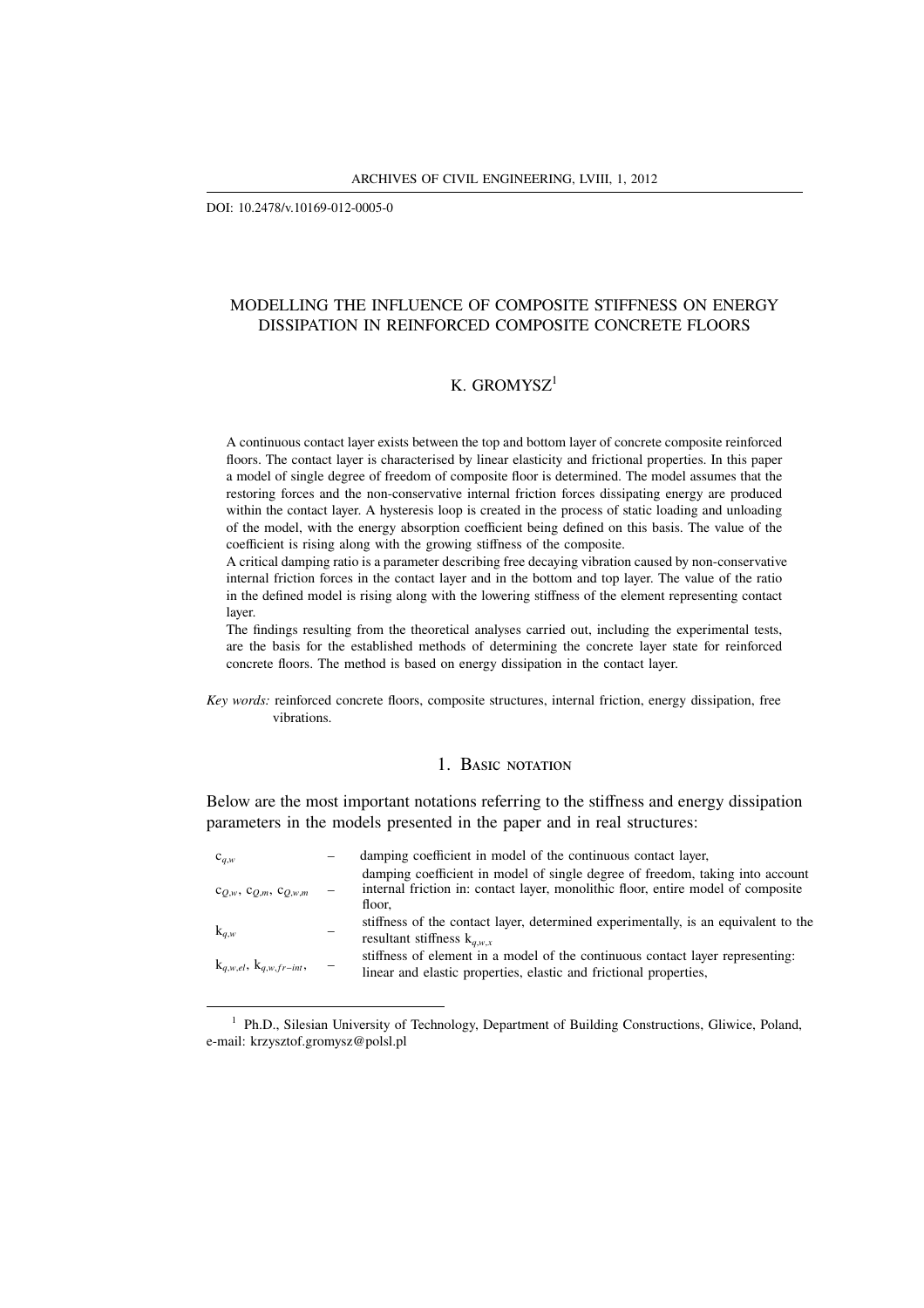| 72                              | K. GROMYSZ |                                                                                                                                                                         |  |  |  |  |  |  |
|---------------------------------|------------|-------------------------------------------------------------------------------------------------------------------------------------------------------------------------|--|--|--|--|--|--|
| $k_{q,w,z}, k_{q,w,x}$          |            | substitute stiffness element under growing load, resultant stiffness element in                                                                                         |  |  |  |  |  |  |
|                                 |            | a model of the continuous contact layer,                                                                                                                                |  |  |  |  |  |  |
| $k_{O,m}$                       |            | stiffness of the monolithic concrete floor at the point*, determined experimen-<br>tally on the basis of hysteresis loop is equivalent to the resultant stiffness       |  |  |  |  |  |  |
|                                 |            | $k_{O,m,x}$                                                                                                                                                             |  |  |  |  |  |  |
| $k_{Q,m,el}$ , $k_{Q,m,fr-int}$ |            | stiffness of monolithic floor in model of single degree of freedom representing:                                                                                        |  |  |  |  |  |  |
|                                 |            | linear and elastic properties, linear and frictional properties,                                                                                                        |  |  |  |  |  |  |
| $k_{Q,m,z}$ , $k_{Q,m,x}$       |            | stiffness of monolithic floor in model of single degree of freedom: substitute<br>stiffness, resultant stiffness,                                                       |  |  |  |  |  |  |
| $k_{O,w}$                       |            | component stiffness of composite concrete floor at the point*,                                                                                                          |  |  |  |  |  |  |
| $k_{O,w,el}$ , $k_{O,w,fr-int}$ |            | component stiffness of composite concrete floor in model of single degree of<br>freedom modeling: linear and elastic properties, linear and frictional proper-<br>ties, |  |  |  |  |  |  |
| $k_{Q,w,z}$ , $k_{Q,w,x}$       |            | stiffness in model of single degree of freedom of composite concrete floor:<br>component of substitute stiffness, component of the resultant stiffness,                 |  |  |  |  |  |  |
| $k_{Q,w,m}$                     |            | stiffness of composite concrete floor at the point*; determined experimentally<br>on basis of hysteresis loop is equivalent to the resultant stiffness $k_{0,w,m,x}$ ,  |  |  |  |  |  |  |
| $K_{Q,w,m,x}$                   |            | resultant stiffness of the composite concrete floor model of single degree of<br>freedom,                                                                               |  |  |  |  |  |  |
| $\chi_{q,w}$                    |            | energy absorption coefficient in element of a model of the continues contact<br>layer,                                                                                  |  |  |  |  |  |  |
| $\chi_{O,m}, \chi_{O,w,m}$      |            | energy absorption coefficient determined experimentally at the point* during<br>tests: monolithic concrete slab, composite concrete slab,                               |  |  |  |  |  |  |
| $\psi_{a,w}$                    |            | hysteresis loop area of element in model of a continues contact layer,                                                                                                  |  |  |  |  |  |  |
| $\psi_{O,m}, \psi_{O,w,m}$      |            | hysteresis loop area of model of single degree of freedom of: monolithic con-<br>crete slab, composite concrete slab,                                                   |  |  |  |  |  |  |
| $V_{q,w}$                       |            | the smallest area of a rectangle into which the loop of area $\psi_{q,w}$ can be inscri-<br>bed,                                                                        |  |  |  |  |  |  |
| $V_{Q,m}$ , $V_{Q,w,m}$         |            | the smallest area of a rectangle into which the loops of area $\psi_{O,m}$ and $\psi_{O,w,m}$<br>can be inscribed.                                                      |  |  |  |  |  |  |
| $\zeta_m$ , $\zeta_{w,m}$       |            | damping ratio of first vibration form of: monolithic floor, composite floor                                                                                             |  |  |  |  |  |  |

\* the point is meant as a point on the floor of the abscissa where the antinode of the first vibration form appears.

The parameters to be experimentally determined during the tests carried out on composite and monolithic floors include: k*q*,*w*, k*Q*,*m*, k*Q*,*w*,*m*, χ*Q*,*m*, χ*Q*,*w*,*m*, ζ*m*, ζ*w*,*m*. The value of the other parameters can be determined based on the parameter values identified in the tests.

## 2. INTRODUCTION

Composite reinforced concrete floors consist of two layers of concrete: a bottom layer being a precast element, and a top layer produced on site. It has been assumed that the contact layer exists between the layers, and forces are induced in the contact layer connected with elastic and inelastic strains.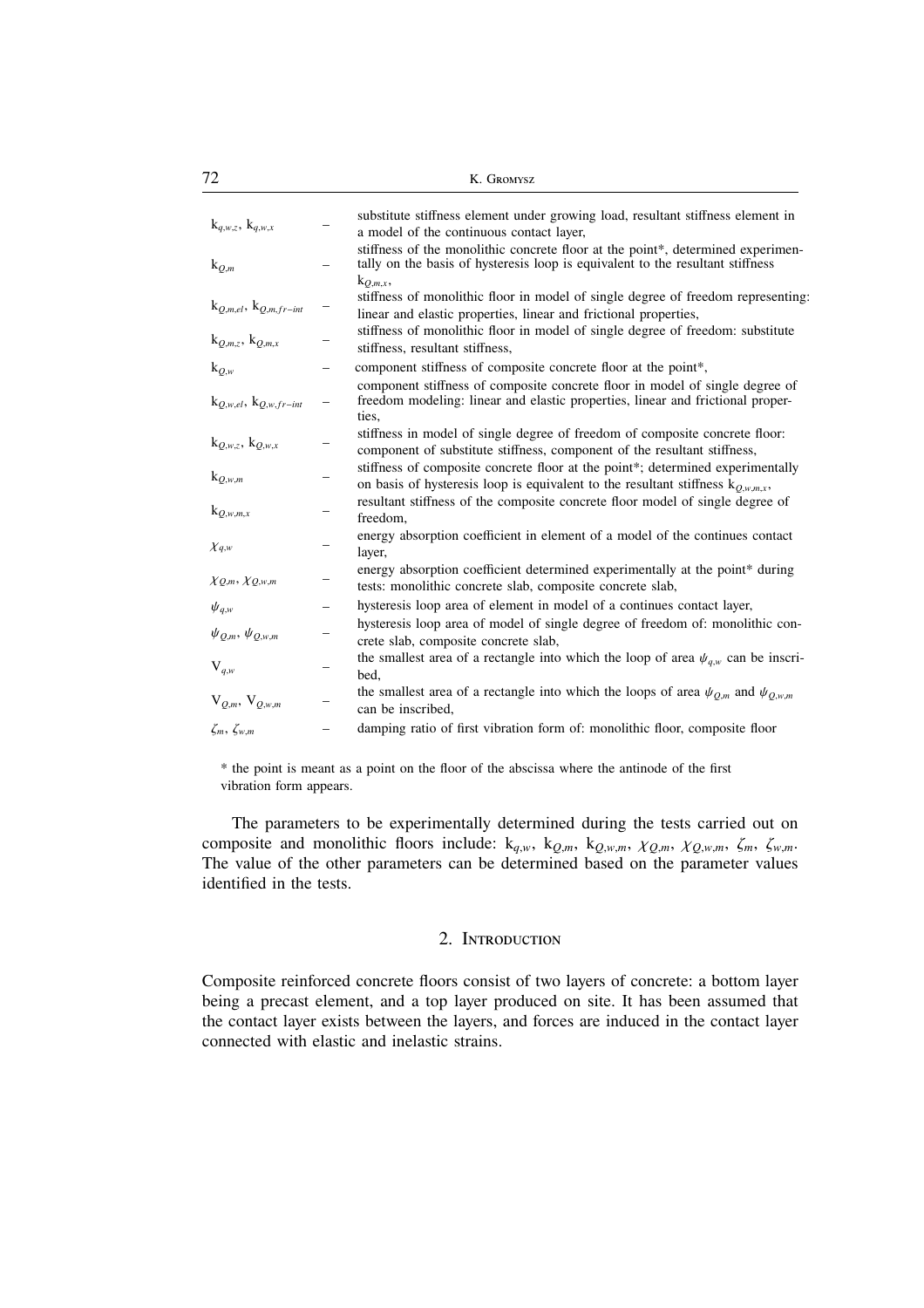The results of the experimental investigations reveal [1] that if the contact layer is stiff and does not permit the displacement of the bottom layer in relation to the top layer, by the value greater than  $w_{gr}$  of approx. 0.1 mm, the composite is balancing the longitudinal shearing forces  $\tau_{si}$ . The following are responsible for balancing such forces: conservative forces that are not dispersing the energy and are connected with the elastic strains of the vertical reinforcement, and with the elastic strains of the contact concrete layer, as well as non-conservative forces dispersing the energy connected with internal friction, occurring within the material of contact layer. The continuity of contact layer strains is maintained in this phase of the structure's work and elastic and inelastic strains are present in both, the process of loading and unloading of the slab (Fig. 1).



Fig. 1. Composite working model for two layers in reinforced concrete floors when the relative displacements of the layers (w) are smaller than the boundary value  $(w_{gr})$  and when the displacements are larger than this value.

Rys. 1. Założenia dotyczące pracy zespolenia w żelbetowych płytach warstwowych poczynione na podstawie wyników badań doświadczalnych [1], w przypadku, gdy wzajemne przemieszczenia warstw (w) są mniejsze od wartości granicznej (w*gr*) oraz gdy przemieszczenia warstw są większe od tej wartości

If the stiffness of the contact layer is small, and the displacement of the bottom layer is more than w*gr*, the slippage is experienced of the bottom layer relative to the top layer, and the continuity of strains in the composite is not maintained (Fig. 1). In such situation, non-conservative kinetic friction forces are induced in the composite surface in the loading process. In the unloading process on the other hand, the static friction forces exist between the bottom and top layer. The issues were analysed in [2].

The subject of this work is a model of a continuous contact layer where continuous strains are produced under loading, (i.e. bottom layer displacements relative to the top layer are smaller than w*gr*), and model of single degree of freedom of a composite floor is used.

The models defined below, together with the experimental investigations undertaken, sets a basis for developing a method of determining the state of the composite in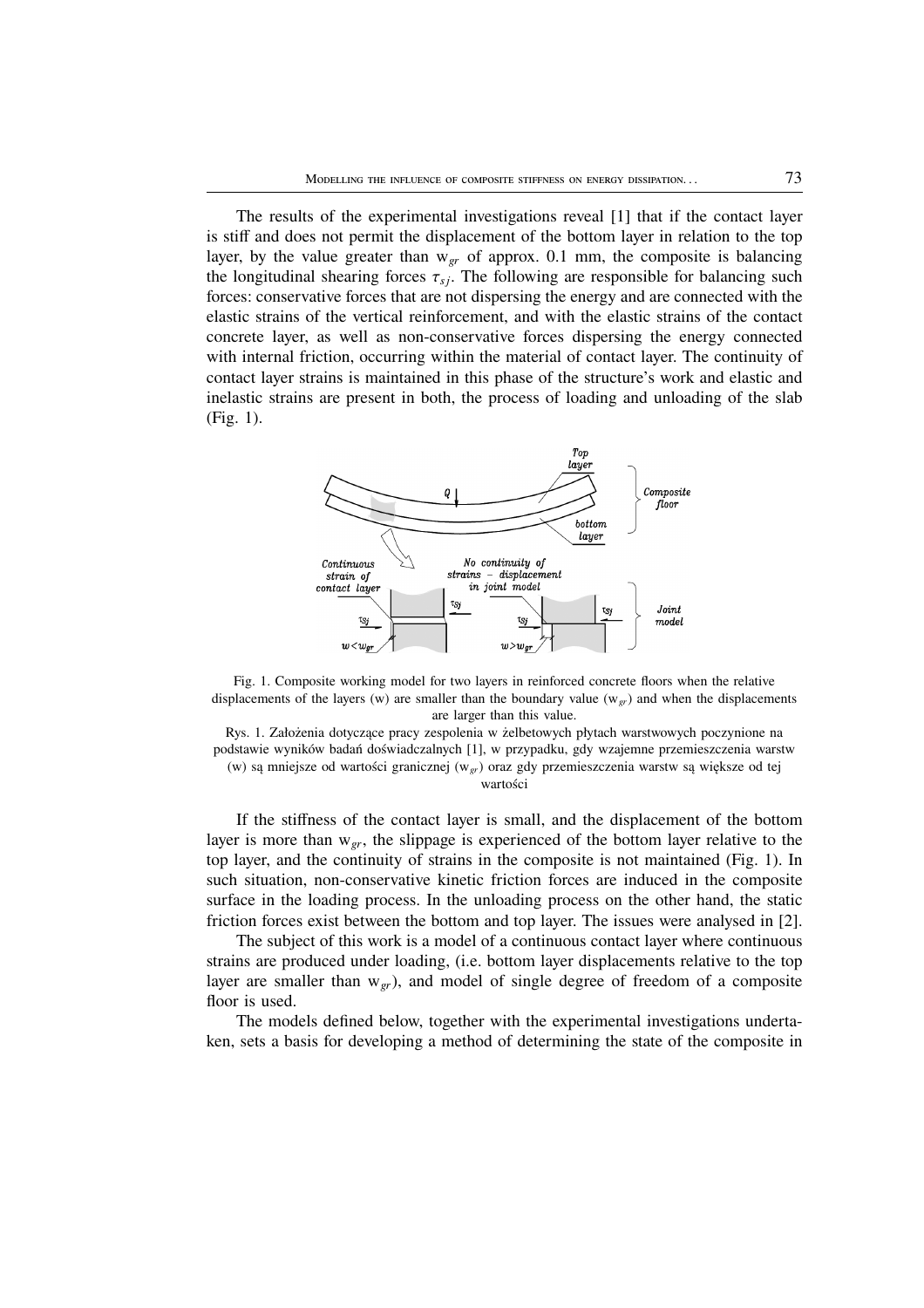reinforced concrete floors based on energy dissipation in the composite. The stiffness of the composite determines the amount of energy to be dissipated.

The research on the composite concrete – concrete-type constructions was primarily focussed on investigating their load capacity. The impact on the composite load capacity was examined in particular for: the formation of the concrete layers' contact [3], concrete strength in the composite, and the percentage of the vertical reinforcement used in the composite surface [4], and the amount of the reinforced span reinforcement in the support [5]. It was also pointed out that the load capacity is also influenced by the stiffness of the composite of two concretes [6]. Proposals for calculating the composite load capacity depending on the joint geometry and the strength of the materials applied are presented notably in [7] and are envisaged by the majority of relevant standards [8].

The other group of the issues tackled by researchers was the impact of rheological phenomena on the static work of the composite elements being bent. Experimental studies were conducted, as well as theoretical ones, by taking into account different models of creep [9].

An analysis of the mechanical and physiochemical phenomena occurring at the contact of the composite elements should be distinguished as the third group of aspects pursued by the researchers [4], [10].

The literature concerning bridge structures indicates the possibility of investigating the variations in the dynamic properties of bridge structures as a consequence of the developing damages. However, the modal parameters must be changed constantly in this approach [11].

The review of the literature shows that no works have been carried out to-date examining losses of energy occurring within the composite of two concretes. No research methodology has been established, either, the purpose of which is to identify the state of the composite in the existing structures and to estimate, on such a basis, the transmissibility of forces by the composite in the ultimate limit state.

## 3. MODELS OF THE STATICALLY LOADED CONTACT LAYER AND REINFORCED CONCRETE **COMPOSITE FLOOR**

A band of a reinforced concrete composite floor is considered as working in one direction with b width loaded with the vertical force Q (Fig. 2). The load causes the non-dilatational strains of the contact layer ( $\gamma$ ) observed as the displacement (w) of the bottom layer relative to the top layer. As a result of such displacement, the q reaction expressed with N/m occurs in the contact layer. In addition, the forces induced in the bottom and top layers, working as a result of bending, are a response to the Q load.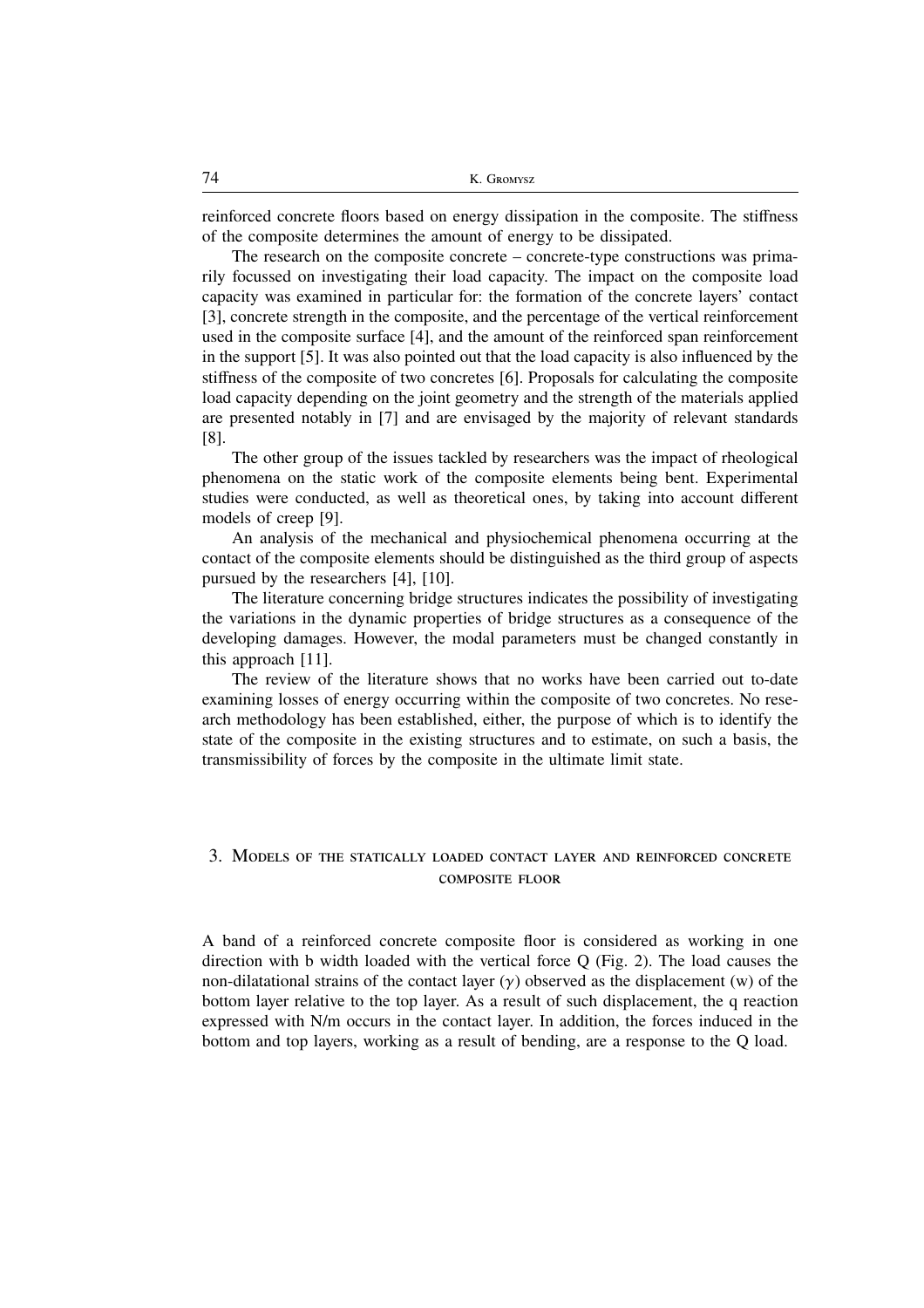

Fig. 2. Non-dilatational strains of the contact layer  $(\gamma)$  and relative displacement of the bottom and top layer (w).

Rys. 2. Odkształcenia postaciowe (γ) warstwy kontaktowej oraz wzajemne przemieszczenia warstwy dolnej względem górnej (w)

### 3.1. STIFFNESS OF THE MODEL OF CONTINUOUS CONTACT LAYER

A model of a continuous contact layer is represented by two serially connected elements (Fig 3a), i.e. a linear and elastic element and elastic frictional element. The linear and elastic element is characterised by the stiffness  $k_{q,w,el}$  expressed in N/m<sup>2</sup> defined as a quotient of the q force by the corresponding elastic displacement  $w_{q,el}$  (Fig. 3b)

$$
(3.1) \t\t k_{q,w,el} = \frac{q}{w_{q,el}}.
$$

The movement of the linear and elastic element in the static loading and unloading process is carried out in the straight line (Fig 3c).

The elastic and frictional element is modelling the non-conservative forces of internal friction and has a bilinear characteristic. The element, under the growing load, is characterised by linear stiffness  $k_{q,w,fr-int}$  expressed with N/m<sup>2</sup> and is defined as

$$
(3.2) \t\t k_{q,w,fr-int} = \frac{q}{w_{q,fr-int}},
$$

where w*q*,*fr*−*int* is the displacement of the elastic and frictional element (Fig. 3b). Internal friction forces with the value q*fr*−*int* (Fig. 3d) exist in the element during unloading. For this reason, the movement of the elastic and frictional element in the process of static unloading is represented by a vertical line in the configuration ( $w_{q,fr-int}$ , q). If the elastic and frictional element is loaded cyclically within the range of  $-q_0 \div q_0$ , then its movement takes place accordingly to a hysteresis loop (Fig. 3d).

With the growing load (q), the system (Fig. 3a) is characterised by linear substitute stiffness  $k_{q,w,z}$  corresponding to two springs serially linked,

(3.3) 
$$
k_{q,w,z} = \frac{k_{q,w,el} \cdot k_{q,w,fr-int}}{k_{q,w,el} + k_{q,w,fr-int}}.
$$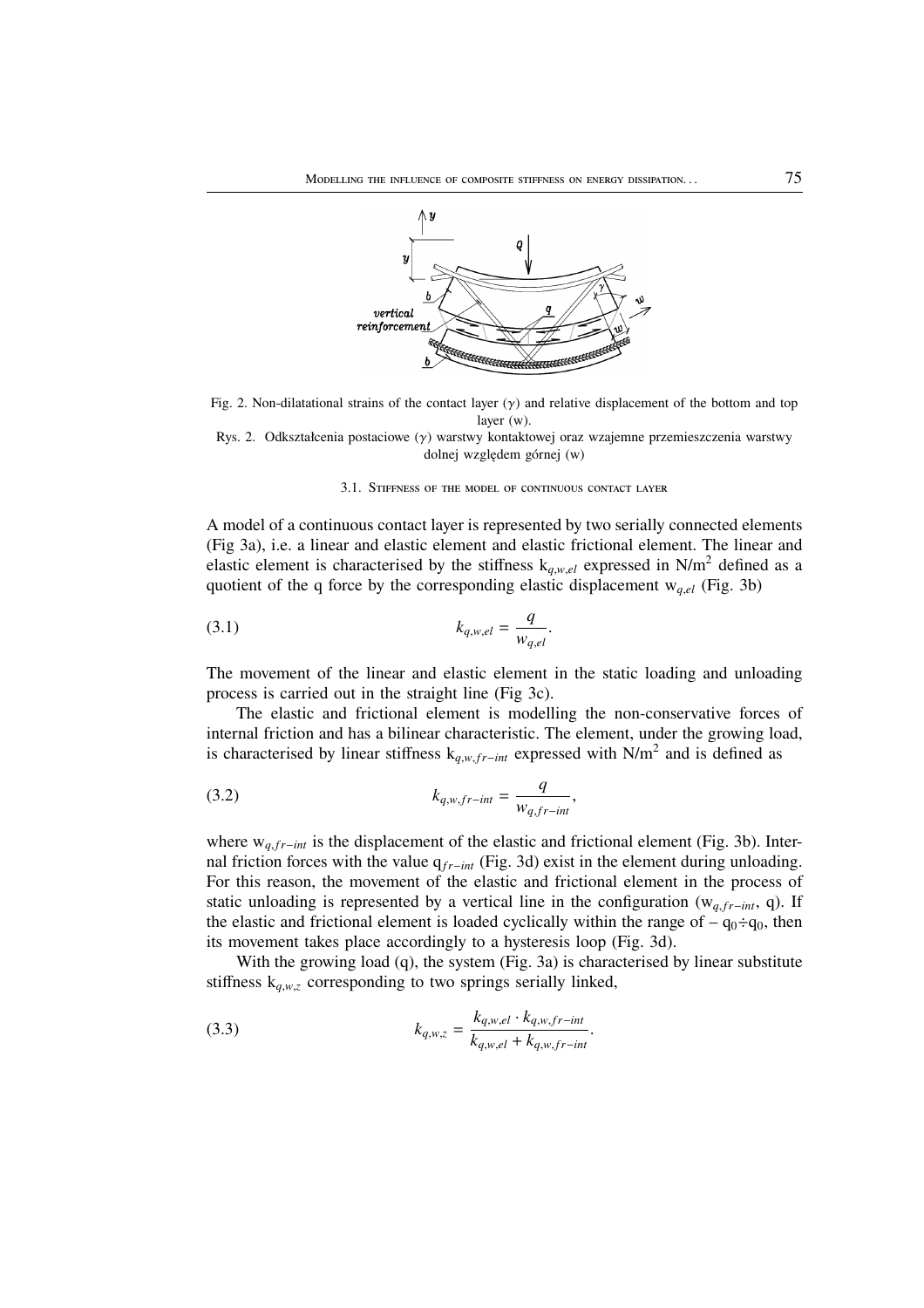

Fig. 3. Element of a model of continuous contact layer a) two serially connected stiffness representing: linear and elastic properties (k*q*,*w*,*el*) and linear and frictional properties (k*q*,*w*,*fr*−*int*), b) adopted designations of displacements, c) element modelling the elastic properties, d) hysteresis loop of the element modelling linear and frictional properties.

Rys. 3. Modelowanie ciągłej warstwy kontaktowej a) elementy modelujące: cechy liniowo – sprężyste (k*q*,*w*,*el*) i sprężysto-tarciowe warstwy kontaktowej (k*q*,*w*,*fr*−*int*), b) przyjęte oznaczenia przemieszczeń, c) charakterystyka elementu modelującego właściwości liniowo-sprężyste, d) pętla histerezy elementu modelującego właściwości sprężysto-tarciowe

and for unloading, it is characterised by the stiffness of  $k_{q,w,el}$  (Fig 4a). The  $k_{q,w,z}$  value, depending on the properties of concrete and on the formation of the composite in the tests [1] performed on slabs that are b=0.59 m wide, ranged between  $0.5 \cdot 10^9$  N/m<sup>2</sup> to  $140 \cdot 10^9$  N/m<sup>2</sup>. On the other hand, composite stiffness determined in [6] for noticeable cracks is between 10 MPa to 170 MPa, and between 4 000 MPa to 54 000 MPa for the unnoticeable cracks. The author's experience shows that it is hard to determine  $k_{q,w,z}$ where the stiffness of the composite is high, because small values of displacements (w), of around  $10^{-3}$  mm, must be measured between the top and bottom layer.

The surface of the hysteresis loop of the single element modelling continuous contact layer, designated as  $\psi_{q,w}$  (Fig 4a), corresponds to the energy dissipated by the elastic and frictional element in the cycle of full loading and unloading, and corresponds to

$$
\psi_{q,w} = 4q_{fr-int} \cdot w_{fr-int}.
$$

The centre of the hysteresis loop is moved by the section  $0 - 0'$  in relation to the point 0' where the loading of the system started and which represents the start of the system  $(w', q')$  (Fig 4a). The point 0 is considered the start of a new system of coordinates (w, q) where the model will be described further.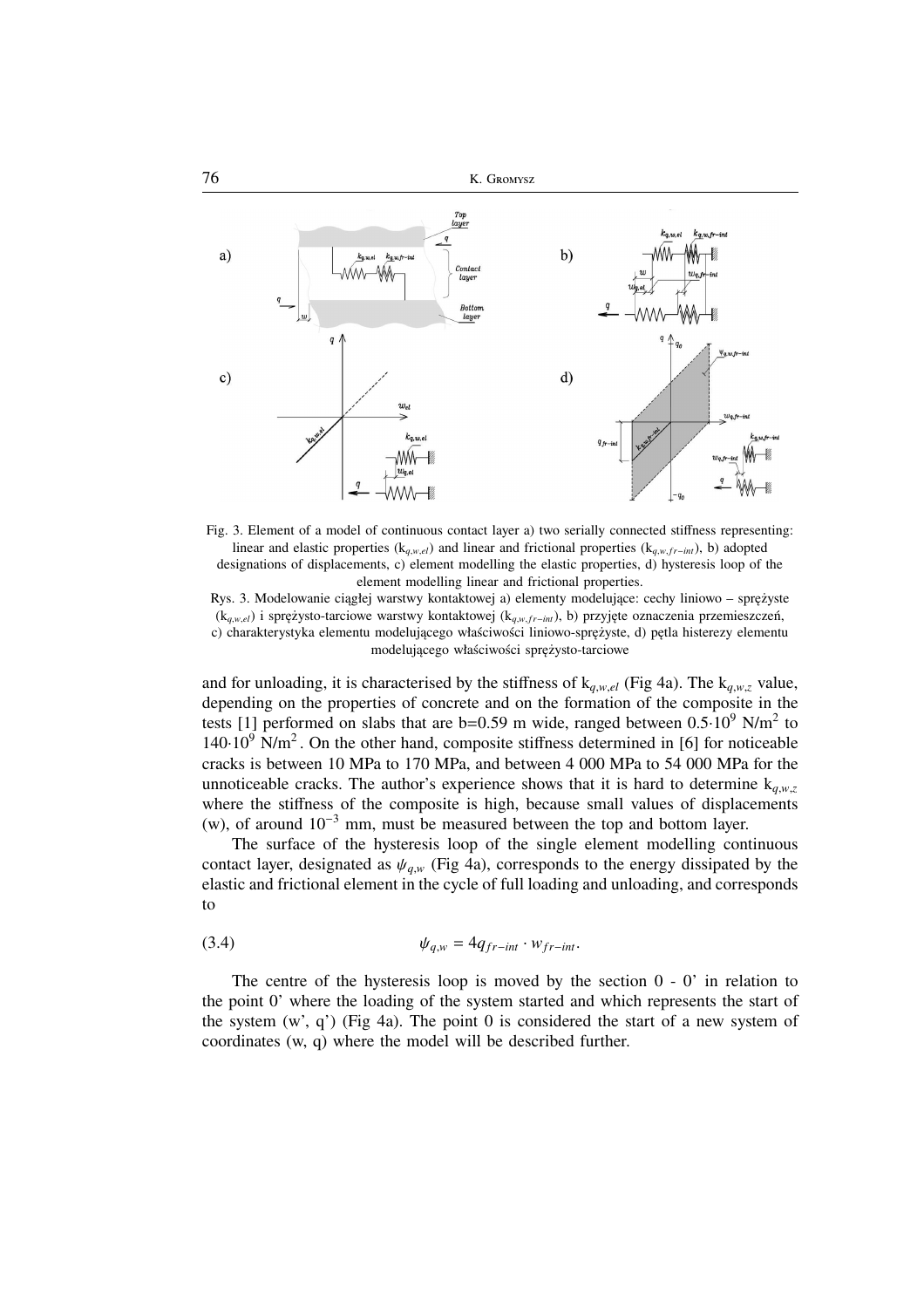

Fig. 4. Hysteresis loop of an element of the model of continuous contact layer a) loop structure with load capacity variations between –  $q_0$ ,  $q_0$ , b) impact of variation in the stiffness  $k_{q,w,el}$  on the energy dissipation coefficient, c) hysteresis loop structure with displacement forced within the range of  $-w_0$ ,  $w_0$ . Rys. 4. Pętla histerezy elementu modelu warstwy kontaktowej a) budowa pętli przy zmianie obciążenia w zakresie – q0, q0, b) wpływ zmiany sztywności k*q*,*w*,*el* na współczynnik dyssypacji energii elementu modelu warstwy kontaktowej (χ*q*,*w*), c) budowa pętli histerezy przy wymuszeniu przemieszczenia w zakresie –  $w_0$ ,  $w_0$ 

The loop from the figure (Fig 4a) can be inscribed into a rectangle with its sides having the length of 4q*fr*−*int*, 2w*odp* and its area of

$$
(3.5) \tV_{q,w} = 8q_{fr-int}w_{odp}.
$$

A diagonal of the rectangle represents the resultant stiffness of the composite  $k_{q,w,x}$ that can be determined experimentally based on the measurements of maximum "w" displacement of the bottom layer relative to the top layer. The value

$$
\chi_{q,w} = \frac{\psi_{q,w,fr-int}}{V_{q,w,fr-int}}
$$

is referred to as an energy absorption coefficient in a composite. The coefficient in the composite model used assumes values between 0 and 0.5.

The following relationship can be expressed by taking into account the coefficient (3.5) and (3.2).

$$
\chi_{q,w} = \frac{w_{fr-int}}{2w_{odp}}
$$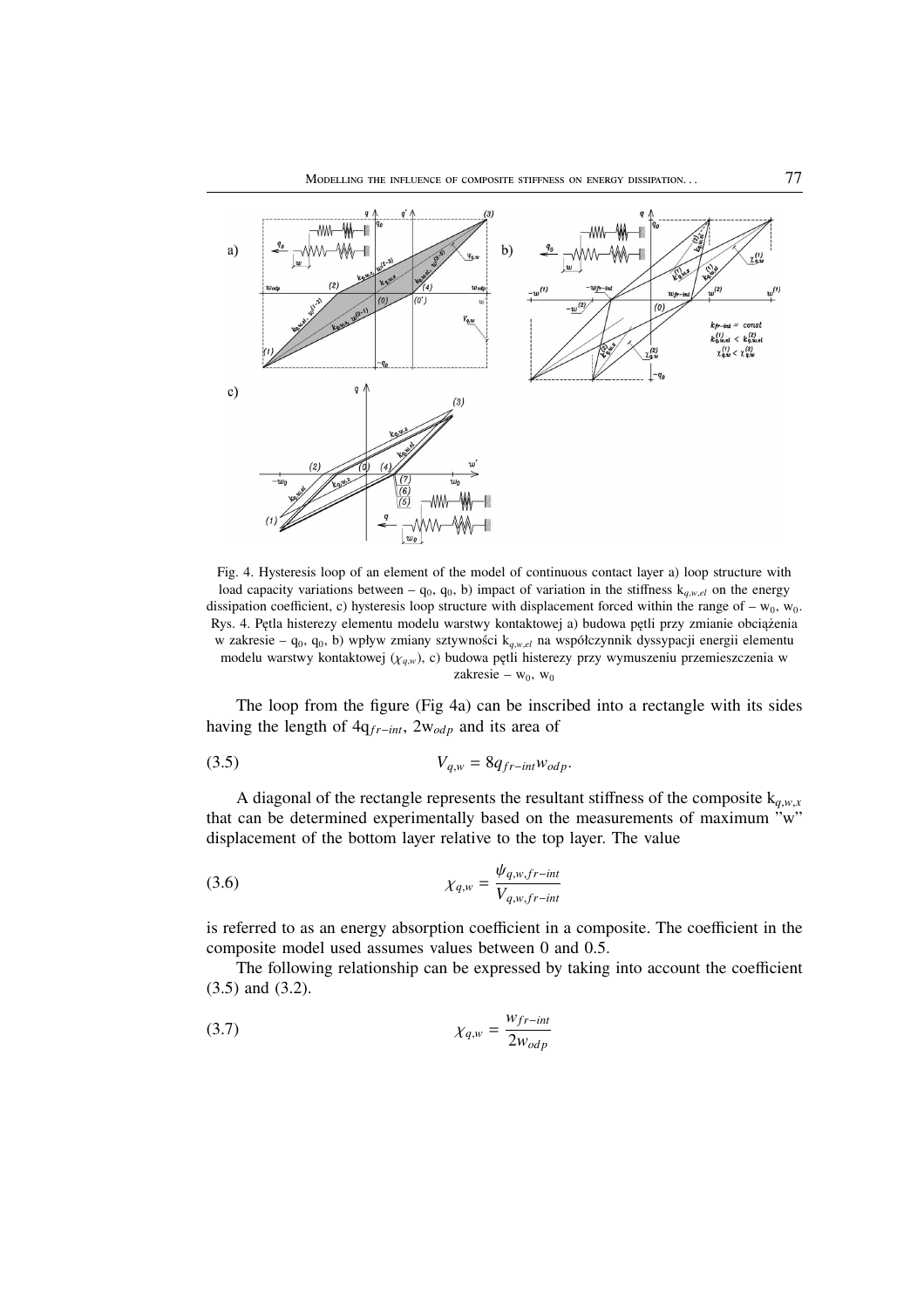Taking into consideration (3.2), (3.7) and  $w_0 = 2q_{fr-int} / k_{q,w,x}$ , which results from the figure (Fig. 3d), the stiffness  $k_{q,w,fr-int}$  is determined as dependent on the  $k_{q,w,x}$  that can be determined experimentally ( $k_{q,w,x}$  in tests is represented as  $k_{q,w}$ )

(3.8) 
$$
k_{q,w,fr-int} = \frac{k_{q,w,x}}{4\chi_{q,w}}.
$$

On the other hand, the following is determined according to the relationships (3.1), (3.2) and the condition  $w_{el} = w_0 - w_{fr-int}$ 

(3.9) 
$$
k_{q,w,el} = \frac{k_{q,w,x}}{1 - 2\chi_{q,w}}.
$$

The following relationship is obtained by substituting  $(3.8)$  and  $(3.9)$  to  $(3.3)$ 

(3.10) 
$$
k_{q,w,z} = \frac{k_{q,w,x}}{1 + 2\chi_{q,w}}.
$$

For the constant stiffness of  $k_{q,w,fr-int}$ , the coefficient  $\chi_{q,w}$  assumes smaller values for smaller stiffness k*q*,*w*,*el* (Fig. 4b). If the k*q*,*w*,*fr*−*int* is growing without limits and  $k_{q,w,el} = k_{q,w,z}$ , then the coefficient  $\chi_{q,w}$  assumes a near-zero value meaning that the model of the contact layer from the figure (Fig. 3a) does not dissipate energy. As demonstrated further, the situation corresponds to the contact layer with very small stiffness. On the other hand, in an inverse situation, where  $\chi_{q,w}$  assumes a maximum value of 0.5, elastic displacements  $w_{el}$  do not occur because  $k_{a,w,el}$  is rising without limits. As shown below, the situation corresponds to a composite with its high stiffness.

In the case of monolithic slabs, where no displacement occurs in the composite, the substitute stiffness  $k_{q,w,z}$  can assume any value. Therefore, according to the relationship (3.3), both  $k_{q,w,fr-int}$ ,  $k_{q,w,el}$  as well as  $k_{q,w,el}$ , have any value, and  $\chi_{q,w}$ , according to the relationship between  $(3.8)$  to  $(3.10)$ , is indefinite.

Note-worthy is the fact that, according to (3.2), (3.8) and (3.9), the force in the elastic and frictional element is

(3.11) 
$$
q_{w,fr-int} = \frac{1}{2} k_{q,w,z} w_0 \left( 1 + 2 \chi_{q,w} \right)
$$

and it depends most of all on the displacement w<sub>0</sub> and on the substitute stiffness  $k_{q,w,z}$ . In addition, the force in this element, for the given displacement (w) in the composite, is higher in the elements characterised by the higher value  $\chi_{q,w}$ .

Finally, it is noted that if the model of the contact layer is loaded with a kinematic excitation, within the displacement range of  $-w_0$ ,  $w_0$ , an unestabilised hysteresis loop is obtained. This means that the final point of the first hysteresis loop (point  $(4)$  – Fig. 4c) does not coincide with the final point of the second loop (point  $(5)$  – Fig. 4c), and this point, again, does not coincide with the final point of the third loop (point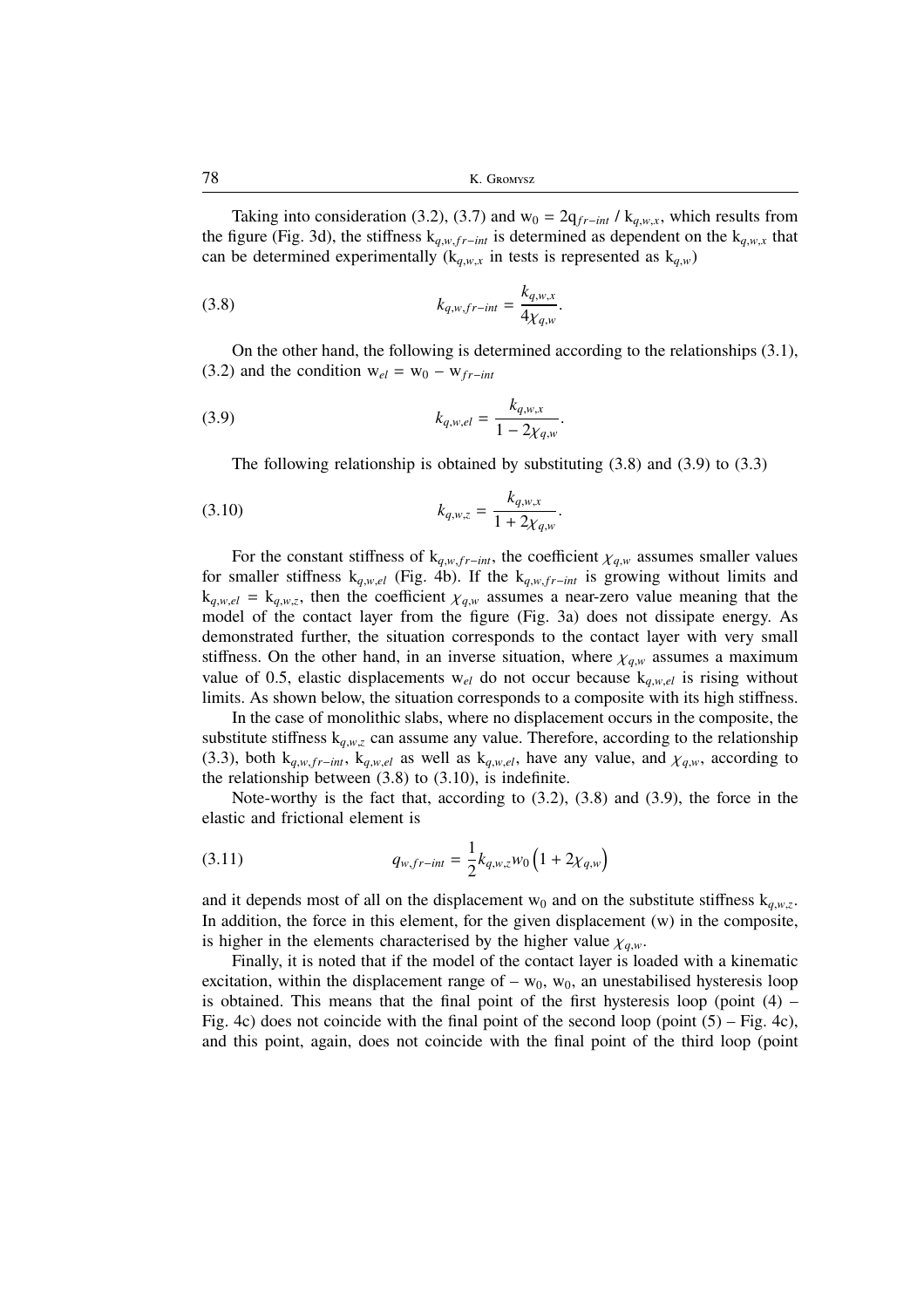(6) – Fig. 4c), and so on. However the distance between the final points of the next loops is decreasing so that the fourth loop can be considered as stabilised in the case analysed in (Fig. 4c). A stabilised loop is characterised by the same resultant stiffness  $k_{q,w,x}$ , by the same field  $\psi_{q,w}$  and by the same coefficient  $\chi_{q,w}$  as the loop produced when loading the model within the range of –  $q_0$ ,  $q_0$  with the same stiffness  $k_{q,w,fr-int}$ and  $k_{q,w,el}$ .

## 3.2. A MODEL OF A BENT MONOLITHIC SLAB

A model of single degree of freedom of a bent monolithic slab is represented by two elements connected in parallel (Fig. 5a) the displacements of which are equal and designated as  $y_{Q,m}$ . Linear elasticity is represented by an element with the stiffness  $k_{O,m,el}$  expressed with N/m being a quotient of the force  $Q_{m,el}$  that is acting vertically on such element, in Newtons, by the corresponding displacement  $y_{Q,m}$  in meters (Fig. 5b)



Fig. 5. Model of monolithic slab of single degree of freedom a) parallel bonding of the linear elastic element (k*Q*,*m*,*el*) and elastic and frictional element (k*Q*,*m*,*fr*−*int*), b) elastic element characteristic, c) elastic and frictional element characteristic, d) hysteresis loop of the model of monolithic slab for displacement excitation –  $y_{Q,m,0}$ ,  $y_{Q,m,0}$ .

Rys. 5. Model płyty monolitycznej o jednym stopniu swobody a) połączenie równoległe elementów liniowo-sprężystego (k*Q*,*m*,*el*) i sprężysto-tarciowego (k*Q*,*m*,*fr*−*int*), b) charakterystyka elementu liniowo-sprężystego, c) charakterystyka elementu sprężysto-tarciowego, d) pętla histerezy modelu płyty monolitycznej w zakresie wymuszenia przemieszczeniem –  $y_0$ ,  $y_0$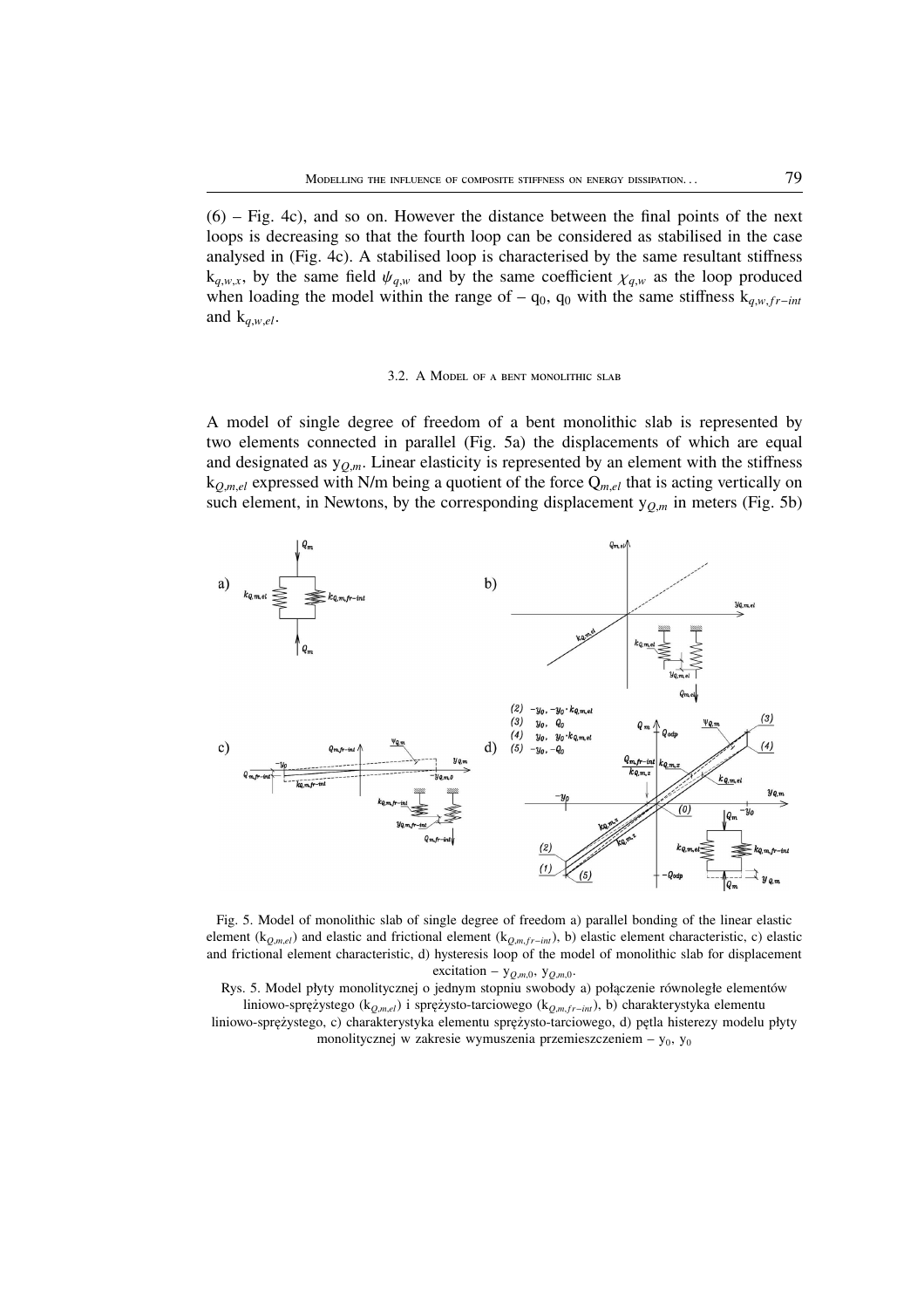80 K. GROMYSZ

(3.12) 
$$
k_{Q,m,el} = \frac{Q_{m,el}}{y_{Q,m}}.
$$

Internal friction in an element loaded statically which, in actual slabs, is generated mainly by the reinforcement working in the surrounding of vertical cracks, and is represented by an element with a bilinear characteristic described by the k*Q*,*m*,*fr*−*int* and the static friction force Q*m*,*fr*−*int* manifested when the element is unloaded (Fig. 5c). The stiffness of the elastic and frictional element is defined, accordingly, as a quotient of the relevant force to displacement

(3.13) 
$$
k_{Q,m,fr-int} = \frac{Q_{m,fr-int}}{y_{Q,m}}.
$$

With the rising load, the model is characterised by the substitute stiffness of  $k_{Q,m,z}$ (Fig. 5d)

(3.14) 
$$
k_{Q,m,z} = k_{Q,m,el} + k_{Q,m,fr-int}.
$$

A precondition for the return movement during unloading, after reaching an extreme displacement, is to release the forces of internal friction. Therefore, in the unloading process in the extreme position –  $y_0$  (Fig. 5d), a decrease of force in the system by the value Q*m*,*fr*−*int* is marked first. This can be interpreted as the apparent growth of the system stiffness (Fig. 5d). A permanent displacement occurs after unloading the system with the value of

$$
\frac{Q_{m,fr-int}}{k_{Q,m,z}}.
$$

A hysteresis loop of the model of the slab of single degree of freedom is created, within the displacement range of  $- y_{Q,m,0}$ ,  $y_{Q,m,0}$ , in the loading and unloading process with vertexes designated as (2)÷(5). Their coordinates ( $y_{Q,m,i}$ ,  $Q_{m,i}$ , i=2...5) are provided in (Fig. 5d).

The area of the loop calculated according to the formula

(3.16) 
$$
\psi_m = \sum_{i=2}^5 Q_{m,i} (y_{Q,m,i+1} - y_{Q,m,i-1})
$$

is

(3.17) 
$$
\psi_m = 4y_{Q,m,0} (Q_0 - k_{Q,m,el} y_{Q,m,0}) .
$$

By introducing the resultant stiffness  $k_{Q,m,x}$  as a quotient

(3.18) 
$$
k_{Q,m,x} = \frac{Q_{m,0}}{y_{Q,m,0}}
$$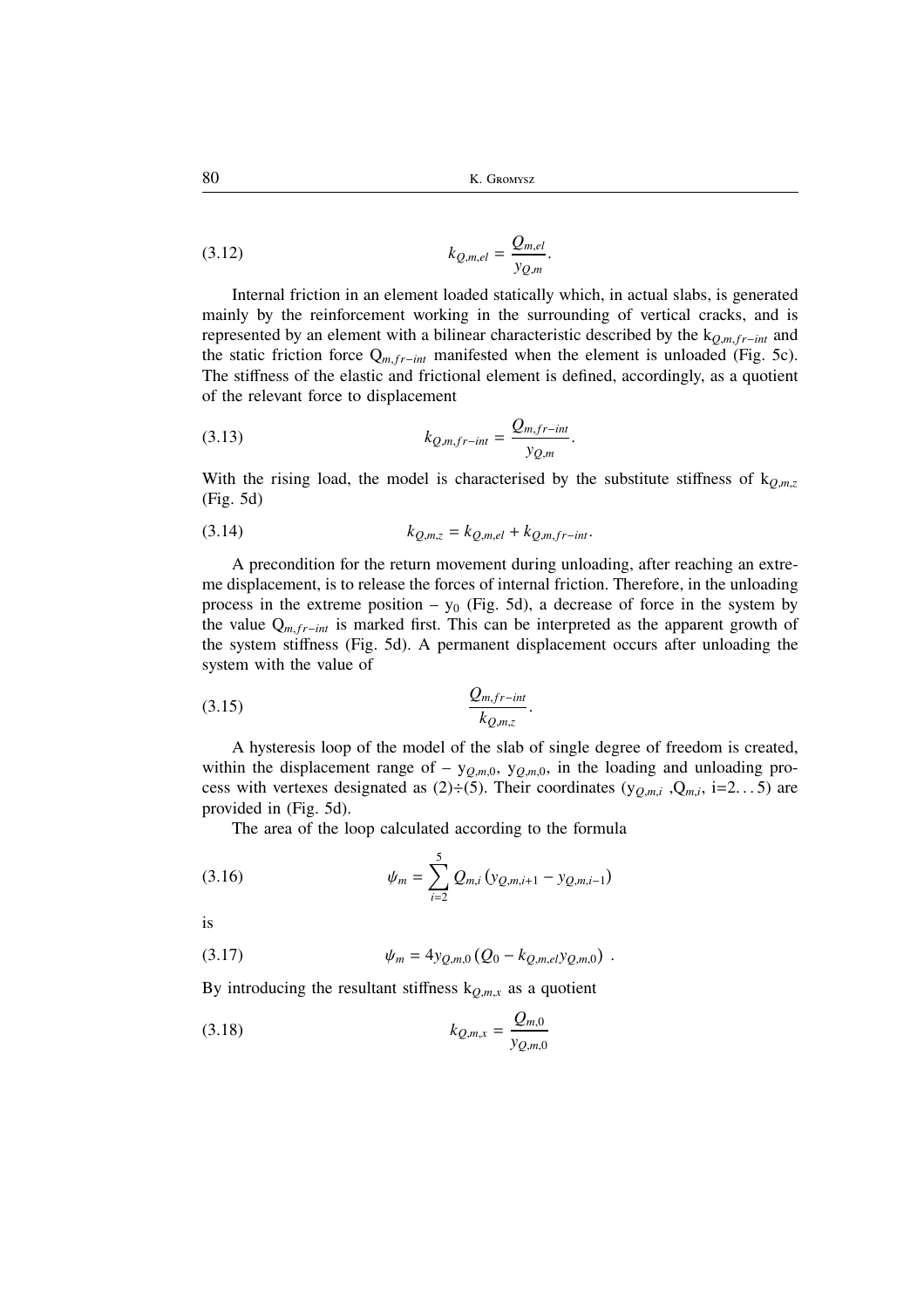and considering that  $Q_{m, fr-int} = (k_{Q,m,x} - k_{Q,m,el})y_{Q,m,0}$ , the loop area can be expressed as

(3.19) 
$$
\psi_{Q,m} = 4y_{Q,m,0}Q_{m,fr-int}
$$

and the area of the rectangle into which the loop can be inscribed as

$$
(3.20) \t\t V_{Q,m} = 4k_{Q,m,x}y_{Q,m,0}^2.
$$

An energy dissipation coefficient defined by the quotient

$$
\chi_{Q,m} = \frac{\psi_{Q,m}}{V_{Q,m}}
$$

after considering (3.19) and (3.20) is

(3.22) 
$$
\chi_{Q,m} = \frac{k_{Q,m,fr-int}}{k_{Q,m,x}}
$$

and can assume values between 0 and 0.5. By using the stiffness between (3.12) and (3.22), the specific stiffness can be expressed by the values  $k_{Q,m,x}$  and  $\chi_{Q,m}$  that can be determined in experimental studies (resultant stiffness  $k_{Q,m,x}$  is equivalent to stiffness  $k_{Q,m}$ , determined experimentally at the point according to the hysteresis loop)

(3.23) 
$$
k_{Q,m,fr-int} = \chi_{Q,m} k_{Q,m,x},
$$

$$
k_{Q,m,el} = (1 - 2\chi_{Q,m}) k_{Q,m,x},
$$

$$
k_{Q,m,z} = (1 - \chi_{Q,m}) k_{Q,m,x}.
$$

If k*Q*,*m*,*fr*−*int* equals zero, then energy in monolithic slab is not dissipated, meaning that  $\chi_{Q,m} = 0$ , and  $k_{Q,m,el} = k_{Q,m,x}$ . In the situation where  $\chi_{Q,m} = 0.5$  then  $k_{Q,m,el}$  assumes a value equal to 0,  $k_{Q,m,fr-int} = 0.5$   $k_{Q,m,x}$ , and system deflection after unloading is Q*m*,*fr*−*int* / k*Q*,*m*,*fr*−*int*.

### 3.3. MODEL OF COMPOSITE FLOOR CONSIDERING THE STIFFNESS OF CONTACT LAYER

A model of an element of a continuous contact layer is described in the coordinates (w, q). A model of a monolithic slab of single degree of freedom is described in the coordinates  $(y, Q)$  (Fig. 2). In order to construct a model of a composite floor of single degree of freedom that takes into account a model of a contact layer, the description of the model of the contact layer should be changed from the coordinates  $(w, q_w)$  to the coordinates ( $y_{Q,w}$ , Q). Displacement  $y_{Q,w}$  is the deflection of the slab model in the direction in which the force (Q) is acting. The displacement  $y_{Q,w}$  is caused by displacement in the composite (w). In addition, the model of the contact layer should be combined adequately with the model of the monolithic slab.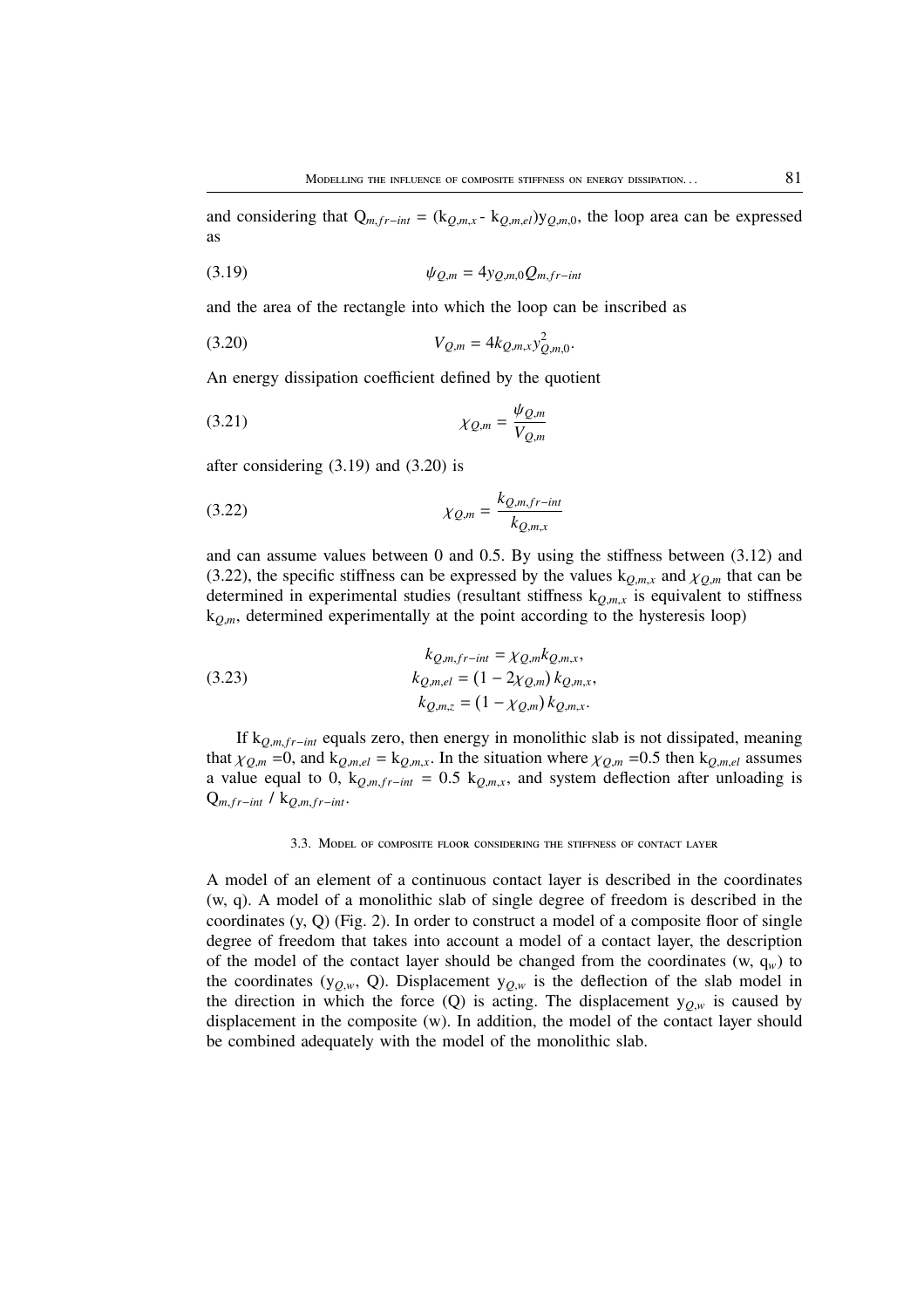The model of the monolithic slab and the model of the contact layer, under the rising load, behave linearly, and are characterised by the stiffness  $k_{q,w,z}$  (3.3) and  $k_{Q,m,z}$ (3.14). Hence, the relationship between the stiffness of the contact layer  $k_{q,w,z}$  described in the coordinates (w,  $q_w$ ) and the stiffness of this layer  $k_{Q,w,z}$  described in the coordinates  $(y<sub>O,w</sub>, Q)$  can be examined with a linear and elastic numerical model FEM.

A numerical FEM model of the composite slab consists of three layers (Fig. 6a): a bottom layer that is  $h_d = 0.07$  m thick, a top layer that is  $h_g = 0.11$  m thick, and a contact layer that is  $h_w = 0.003$  m thick. The top and bottom layer is  $b = 0.59$  m wide, whereas the width of the contact layer, designated as  $b_w$ , varied. The materials for all the layers is concrete with the elasticity modulus of  $E = 40$  GPa and the Poisson coefficient of  $v = 0.3$ .



Fig. 6. Composite floor model a) FEM model, b) model of single degree of freedom built of linear and elastic and frictional elements.

Rys. 6. Modele płyty warstwowej a) model tarczowy (MES), b) model o jednym stopniu swobody zbudowany z elementów liniowo-sprężystych i sprężysto-tarciowych oraz interpretacja struktury modelu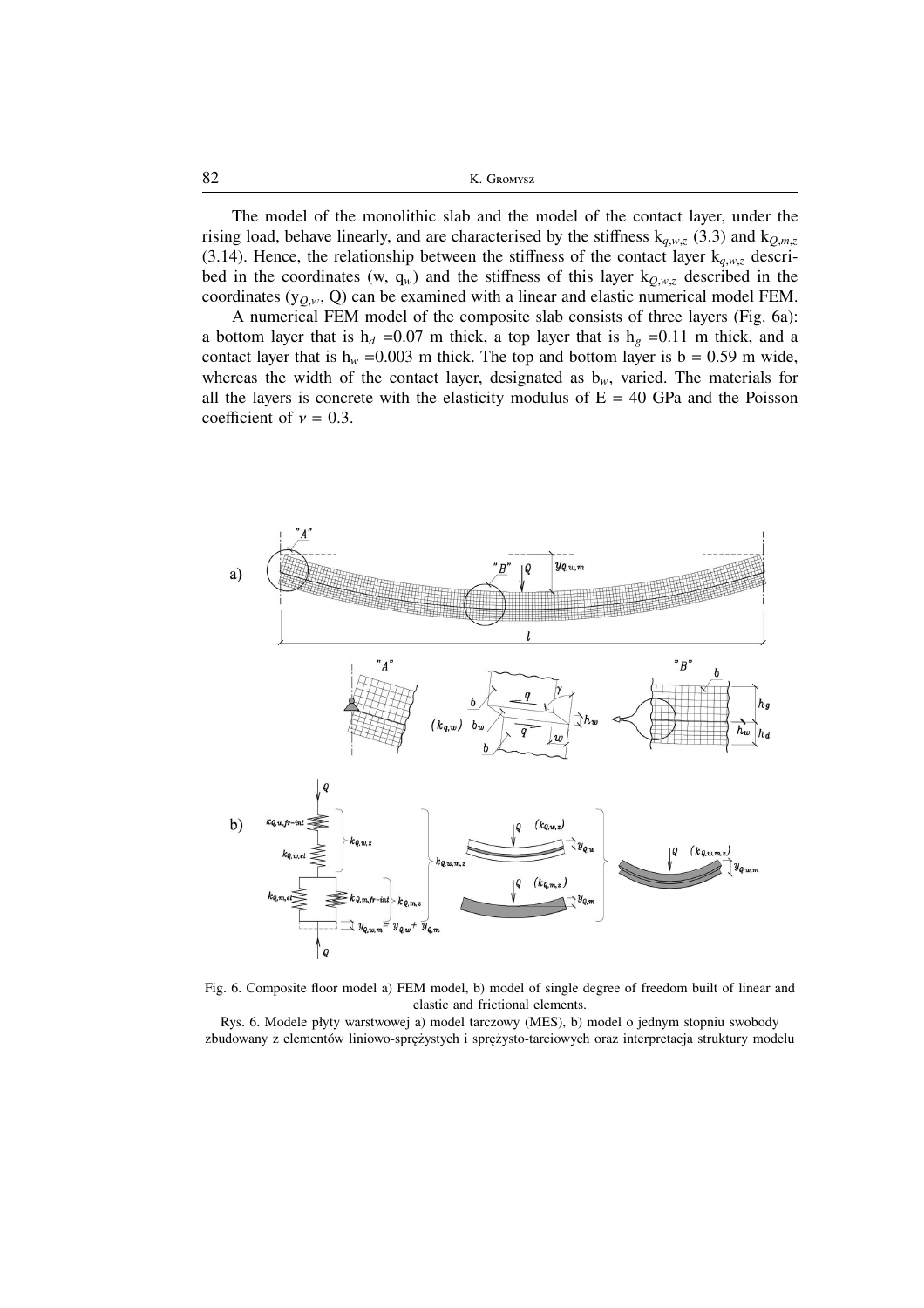The non-dilatational strain of the contact layer depends on the width of this contact layer and equals (Fig. 6a)

$$
\gamma = \frac{q_w}{G h_w},
$$

and the displacement of the bottom layer relative to the top layer (w) is represented by the angle of non-dilatational strain  $(y)$  multiplied by the height of the contact layer (h*w*)

$$
(3.25) \t\t\t w = \gamma \cdot h_w.
$$

Taking into consideration the relationships (3.24) and (3.25) and the fact that  $k_{q,w,z} = q_w/w$  occurs when the model is loaded, an expression for stiffness  $k_{q,w,z}$  is obtained depending on the width of the contact layer of

(3.26)

\n
$$
k_{q,w,z} = \frac{G}{h_w} b_w,
$$

where as  $G = E/(1+2\nu)$ .

The displacement of the model of the composite slab of single degree of freedom impacted by both, the stiffness of the monolithic slab and the stiffness of the contact layer, was designated with  $y_{Q,w,m,z}$ . The inverse of the deflection  $y_{Q,w,m,z}$  multiplied by the loading force Q represents the substitute stiffness of the composite slab

(3.27) 
$$
k_{Q,w,m,z} = \frac{Q}{y_{Q,w,m,z}}.
$$

The FEM model calculations were performed for a freely supported floor loaded with the concentrated force  $Q$  in the middle of the slab span (item  $A$  – Fig 6a). The width  $b_w$  in the calculations was changed starting from 0.59 m, which corresponded to the stiffness of  $k_{q,w,z} = 4.92 \cdot 10^{12}$  N/m and to the monolithic slab's working conditions, to  $10^{-11}$  m, which corresponded to the stiffness of  $k_{q,w,z} = 86.9$  N/m. The stiffness of the composite slab  $k_{Q,w,m,z}$  determined according to (3.27) is provided in Table 1. The deflection produced by the contact layer existing in the slab with the stiffness of k*Q*,*w*,*<sup>z</sup>* is calculated from the following relationship

$$
(3.28) \t\t y_{Q,w,z} = y_{Q,m,z} - y_{Q,w,m,z}
$$

where  $y_{Q,m,z}$  is the monolithic slab deflection, i.e. the deflection of the model discussed above by assuming  $b_w = b$  determined from the following relationship

(3.29) 
$$
k_{Q,m,z} = \frac{Q}{y_{Q,m,z}}.
$$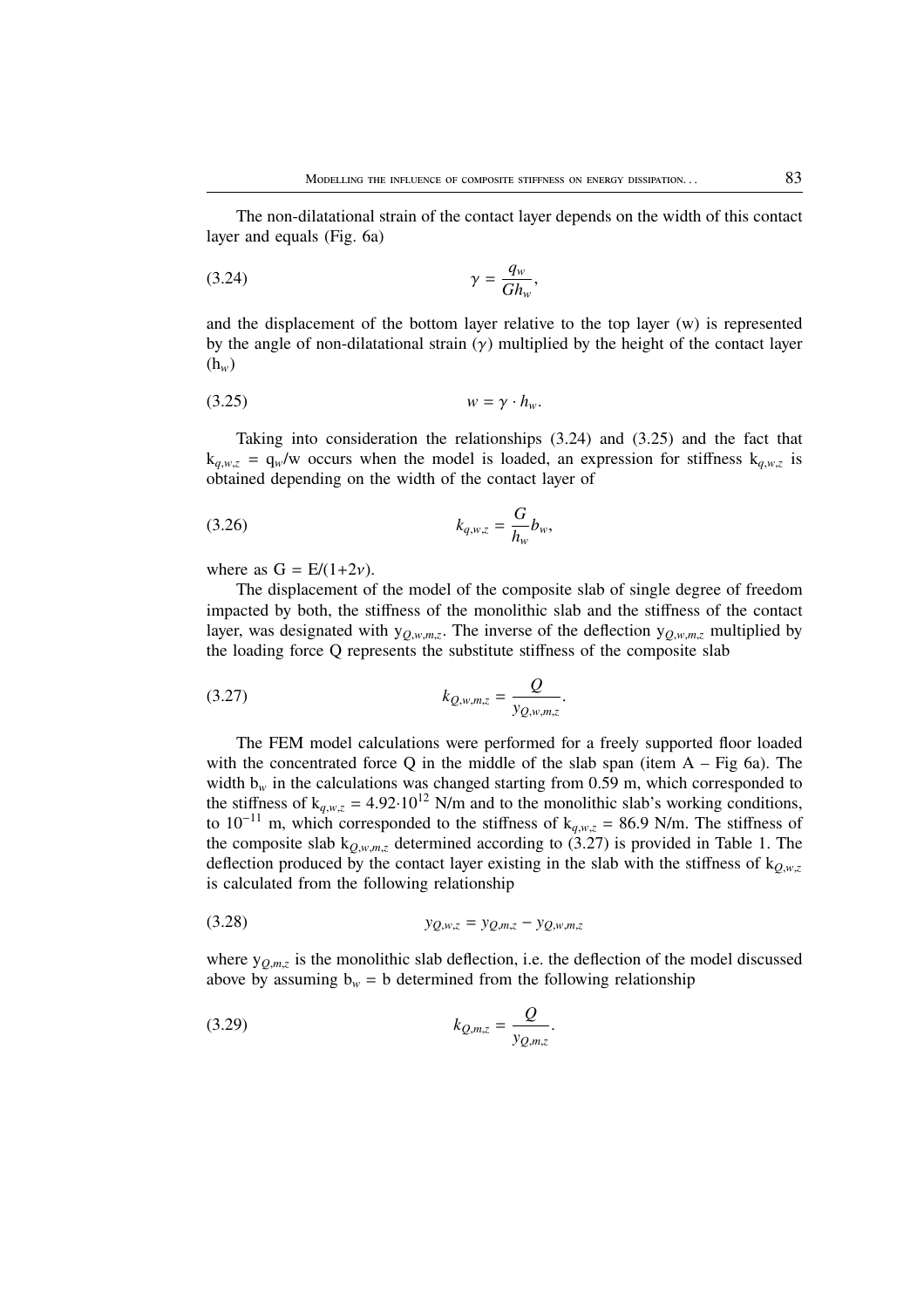**Table 1**

| $b_w$             | $K_{q,w,z}$          | $\mathrm{k}_{Q,w,m,z}$ | $k_{Q,w,z}$       | $\mathbf{b}_w$ | $K_{q,w,z}$   | $K_{Q,w,m,z}$       | $k_{Q,w,z}$         |
|-------------------|----------------------|------------------------|-------------------|----------------|---------------|---------------------|---------------------|
| $\lceil m \rceil$ | $[N/m^2]$            | [N/m]                  | [N/m]             | [m]            | $[N/m^2]$     | [N/m]               | [N/m]               |
| 0.59              | $4,92 \cdot 10^{12}$ | 2,03.10'               | $3,76.10^9$       | $10^{-6}$      | $8,69.10^{6}$ | $7,87.10^{6}$       | $1,29.10^{7}$       |
| $10^{-1}$         | $8,33 \cdot 10^{11}$ | $2,02\cdot10^{7}$      | $5,00.10^9$       | $10^{-7}$      | $8,69.10^{5}$ | $7.19 \cdot 10^{6}$ | $1,11 \cdot 10^{7}$ |
| $10^{-2}$         | $8,33 \cdot 10^{10}$ | $1,98.10^{7}$          | $9,09.10^8$       | $10^{-8}$      | $8,69.10^{4}$ | $6,91 \cdot 10^6$   | $1,05 \cdot 10^{7}$ |
| $10^{-3}$         | $8,33 \cdot 10^{09}$ | $1,74.10^{7}$          | $1,22 \cdot 10^8$ | $10^{-9}$      | $8,69.10^{3}$ | $6,87.10^{6}$       | $1,04\cdot10^{7}$   |
| $10^{-4}$         | $8,33 \cdot 10^{08}$ | $1,12 \cdot 10^7$      | $2,49.10^{7}$     | $10^{-10}$     | $8,69.10^2$   | $6,87.10^{6}$       | $1,04\cdot10^{7}$   |
| $10^{-5}$         | $8,33 \cdot 10^{07}$ | $8,49.10^{6}$          | $1,46.10^{7}$     | $10^{-11}$     | 86,9          | $6,87.10^{6}$       | $1,04\cdot10^{7}$   |

Results of numeric (FEM) calculation. Wyniki obliczeń numerycznych (MES) modelu płyty warstwowej

The substitute stiffness of the composite in the direction where the force Q is acting is defined as

(3.30) 
$$
k_{Q,w,z} = \frac{Q}{y_{Q,m,z}}
$$

and, considering the relationships (3.28) and (3.30), is expressed by means of the substitute stiffness of the monolithic and composite slab

(3.31) 
$$
k_{Q,w,z} = \frac{k_{Q,w,z}k_{Q,w,m,z}}{k_{Q,w,z} - k_{Q,w,m,z}}.
$$

The relationship between  $k_{q,w,z}$ , described in the coordinates (w,  $q_w$ ), and the substitute stiffness of  $k_{Q,w,z}$ , described in the coordinates  $(y_{Q,w}, Q)$  and determined with a numerical model (Fig. 6a), is provided in the figure (Fig. 7).



Fig. 7. Relationships between stiffness determined in FEM model a) k*Q*,*w*,*<sup>z</sup>* (k*q*,*w*,*z*) b) k*Q*,*w*,*m*,*<sup>z</sup>* (k*q*,*w*,*z*). Rys. 7. Zależności między sztywnościami wyznaczonymi pod narastającym obciążeniem w modelu tarczowym (MES) a)  $k_{Q,w,z} - k_{q,w,z}$  b)  $k_{Q,w,m,z} - k_{Q,w,z}$ 

The relationship (3.28) means that model for the composite slab is the serial combination of the model of the contact layer and the model of the monolithic slab (Fig. 6b).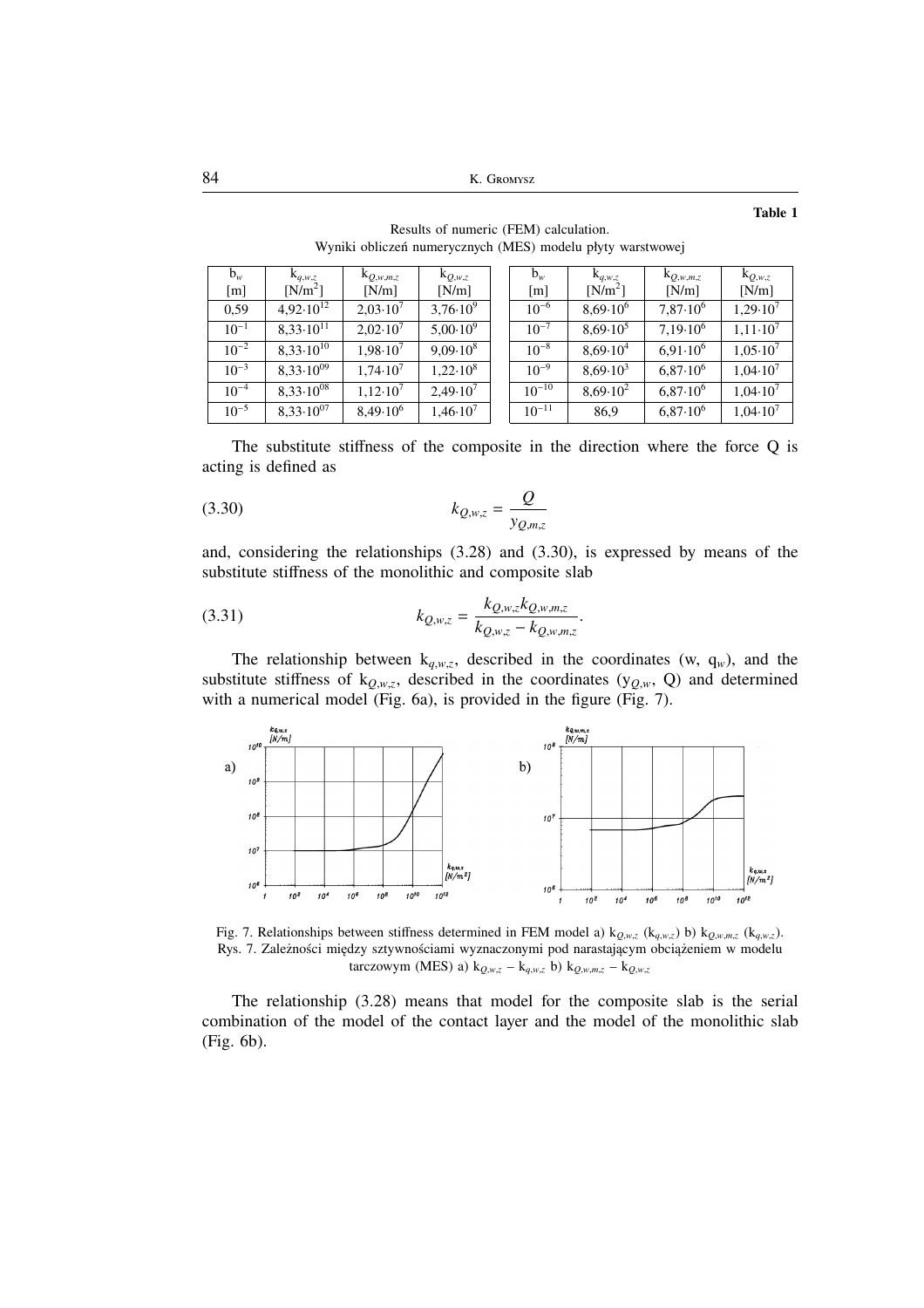A hysteresis loop of the model of the composite floor is developed by assuming that the structure of the model of the composite slab is the same also during unloading, when non-linear effects appear defined in the previous section. Two such loops are provided in (Fig. 8) for  $\chi_{q,w}$  < 0.5 and  $\chi_{q,wt}$  =0.5. An area of the hysteresis loop of the model of composite slab  $\psi_{Q,m}$  is larger for the slabs characterised by a higher coefficient  $\chi_{q,w}$ . While defining the coefficient  $\chi_{q,w}$  for the model of the composite slab one can note that, the same as in the models of the composite and of the monolithic slab, as the quotient



Fig. 8. Shape of the hysteresis loop of the slab model according to energy dissipation in the composite. The continuous line corresponds to  $\chi_{q,w}$  < 0.5 and the intermittent line to  $\chi_{q,w}$  =0.5 Rys. 8. Kształt pętli histerezy modelu płyty warstwowej o jednym stopniu swobody w zależności od wartości współczynnika dyssypacji energii w zespoleniu (χ*Q*,*w*); linia ciągła odpowiada χ*Q*,*<sup>w</sup>* < 0.5 a linia przerywana odpowiada  $\chi_{Q,w}$  =0.5

(3.32) 
$$
\chi_{Q,w,m} = \frac{\psi_{Q,w,m}}{V_{Q,w,m}}
$$

while decreasing the stiffness of the contact layer, the value is falling. This results directly from the growing deflection caused by the decreased stiffness of the composite  $(y_{Q,w} - Fig. 8).$ 

### 4. MODEL OF A DYNAMICALLY LOADED COMPOSITE SLAB

Internal friction in the structures loaded dynamically demonstrates itself as viscous forces [12] the value of which is proportional to the rate of deformation. Such forces are performing work and cause energy to dissipate. The continuous strains of the contact layer are analysed in the model presented. For this reason, no damping is investigated related to the kinematic friction of the bottom layer relative to the top layer.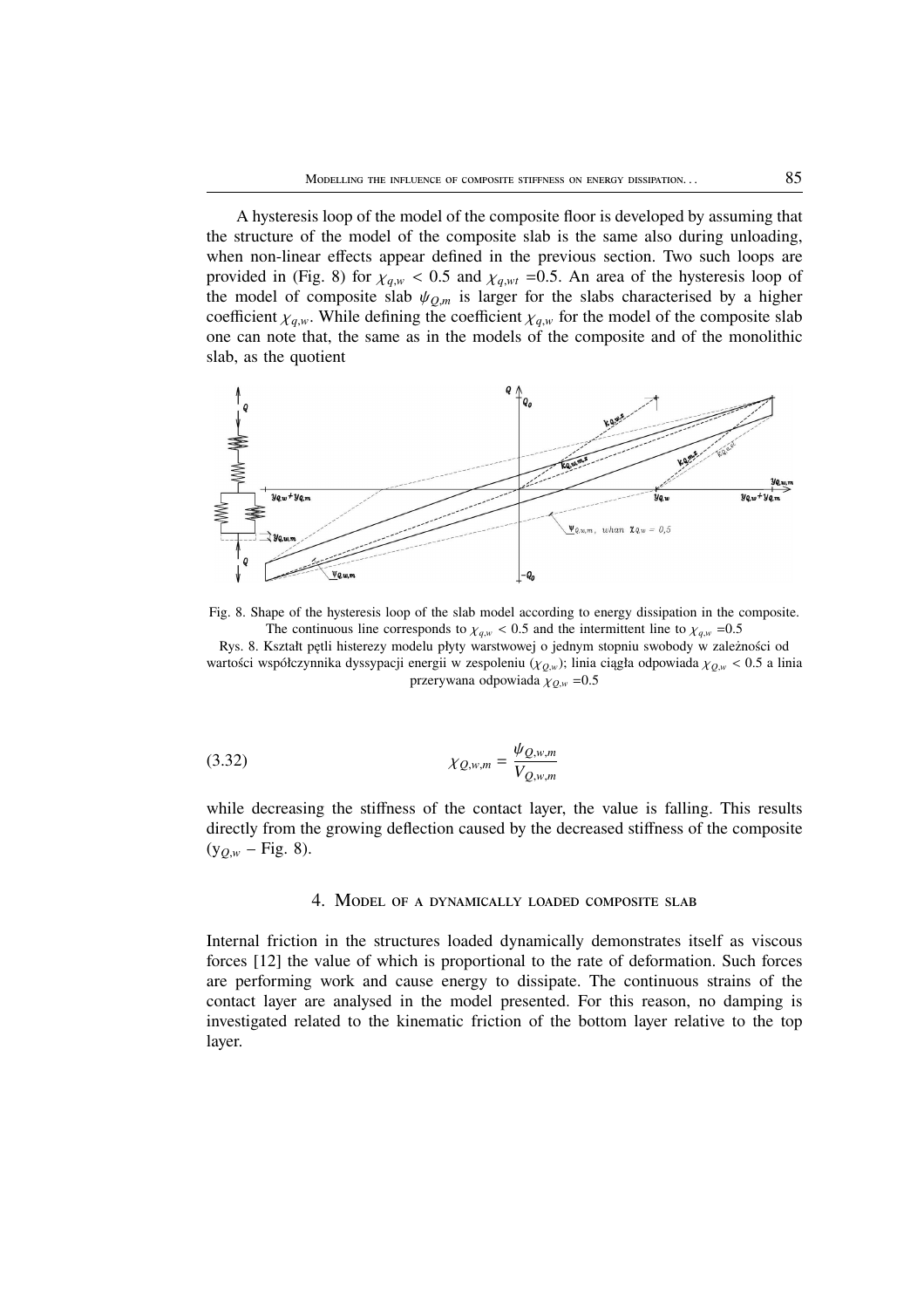#### 4.1. MODEL OF THE CONTINUOUS CONTACT LAYER

It analogously assumed as for the model from the figure (Fig. 6b) that the element of a model of continuous contact layer is represented by the serial connection of the element with the stiffness  $k_{q,w}$  (3.3) and of the energy dissipating element described by the Newton law. The following relationship is a physical relationship describing an element of the model of the continuous contact layer in the coordinates  $(w, q_w)$ 

(4.1) 
$$
\dot{w} = \frac{\dot{q}}{k_{q,w}} + \frac{q}{c_{q,w}},
$$

where  $c_{q,w}$  is a damping coefficient expressed in kg/(m·s), and  $\dot{w}$  is the rate of displacement of the top layer relative to the bottom layer (Fig. 9a). The relationship (4.1) is the same as the equation describing a Maxwell body [13]. The influence of the continuous contact layer on the model of single degree of freedom in the system of coordinates  $(y_{Q,w}, S_w)$ , where  $S_w$  is designated as the internal force (Fig. 9b), analogous to (4.1) is described as



Fig. 9. Contact layer modelling a) Maxwell body as an element of a model of continuous contact layer, b) model of single degree of freedom representing contact layer.

Rys. 9. Modelowanie warstwy kontaktowej a) ciało Maxwella jako model ciągłej warstwy kontaktowej, b) element modelujący wpływ warstwy kontaktowej w modelu płyty warstwowej o jednym stopniu swobody

(4.2) 
$$
\dot{y}_{Q,w} = \frac{\dot{S}_w}{k_{Q,w}} + \frac{S_w}{c_{Q,w}}
$$

The damping coefficient  $c_{Q,w}$  is expressed in kg/s.

#### 4.2. MODEL OF MONOLITHIC SLAB

.

An element with stiffness  $k_{Q,m}$  connected parallel with the energy dissipating element is the model of the monolithic slab of single degree of freedom loaded dynamically,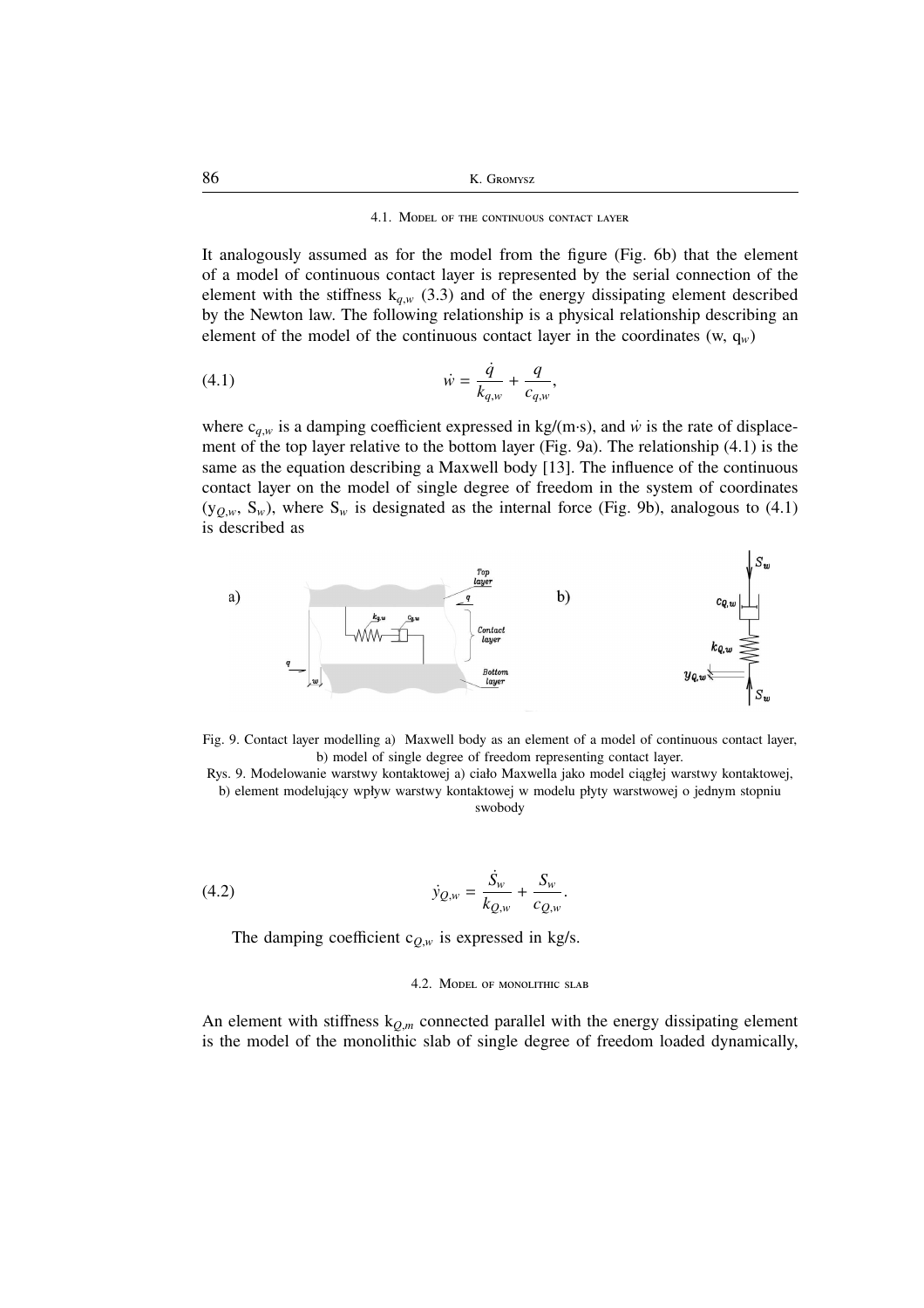analogously to the model from (Fig. 5a). By assuming, as above, that the energy dissipating element describes the Newton law with the damping coefficient  $c_{Q,m}$ , the internal force S*<sup>m</sup>* equals

(4.3) 
$$
S_m = k_{Q,m} \cdot y_{Q,m} + c_{Q,m} \cdot y_{Q,m}.
$$

The above equation is the same as the relationship describing a Kelvin – Voigt body [13].

### 4.3. MODEL OF COMPOSITE FLOOR CONSIDERING THE STIFFNESS OF THE CONTACT LAYER

A model of the slab of single degree of freedom subjected to a dynamic load is represented by the parallel connection of the model of the contact layer and the model of the monolithic slab. This derives from the assumption that the displacement of the composite slab in the direction of the acting load Q ( $y_{Q,w,m}$ ) is a sum of the displacements of the model of the monolithic slab ( $y_{Q,m}$ ) and of the displacement ( $y_{Q,w}$ ), that are resulting from the occurrence of the contact layer. What is new, as compared to the existing elaborations discussing the dissipation of energy during vibrations (for example [14], [15]), is that a physical interpretation is assigned to the particular elements of the model from the figure (Fig. 11a), and that continuity is ensured between the static and dynamic model of the composite slab. A Maxwell or Kelvin-Voigt body is considered in the relevant literature [14], [15].



Fig. 10. A Kelvin-Voigt body as a model of the monolithic floor. Rys. 10. Element o strukturze ciała Kelvina-Voigta jako model płyty monolitycznej

A differential equation is obtained for the displacement of the model of the composite slab ( $y_{Q,w,m}$ ) by multiplying the equation (4.2) by  $k_{Q,m}$  and the equation (4.3) by  $c_{Q,m}$ , and then by adding the multiplied equations, and by considering that  $y_{Q,w,m}$  =  $y_{Q,w}$ +  $y_{Q,m}$ . The following relationship is formulated by differentiating further the equation produced and then by multiplying by the quotient c*Q*,*w*/k*Q*,*<sup>m</sup>*  $\sim$   $\sim$   $\sim$   $\sim$   $\sim$ 

$$
(4.4) \quad S + \dot{S} \underbrace{\left(\frac{c_{Q,m}}{k_{Q,m}} + \frac{c_{Q,w}}{k_{Q,w}} + \frac{c_{Q,w}}{k_{Q,m}}\right)}_{a} + \ddot{S} \underbrace{\frac{c_{Q,m}}{k_{Q,w}} \frac{c_{Q,w}}{k_{Q,m}}}_{b} = \dot{y}_{Q,w,m} \cdot \underbrace{c_{Q,w}}_{c} + \ddot{y}_{Q,w,m} \underbrace{\frac{c_{Q,m} \cdot c_{Q,w}}{k_{Q,m}}}_{d}.
$$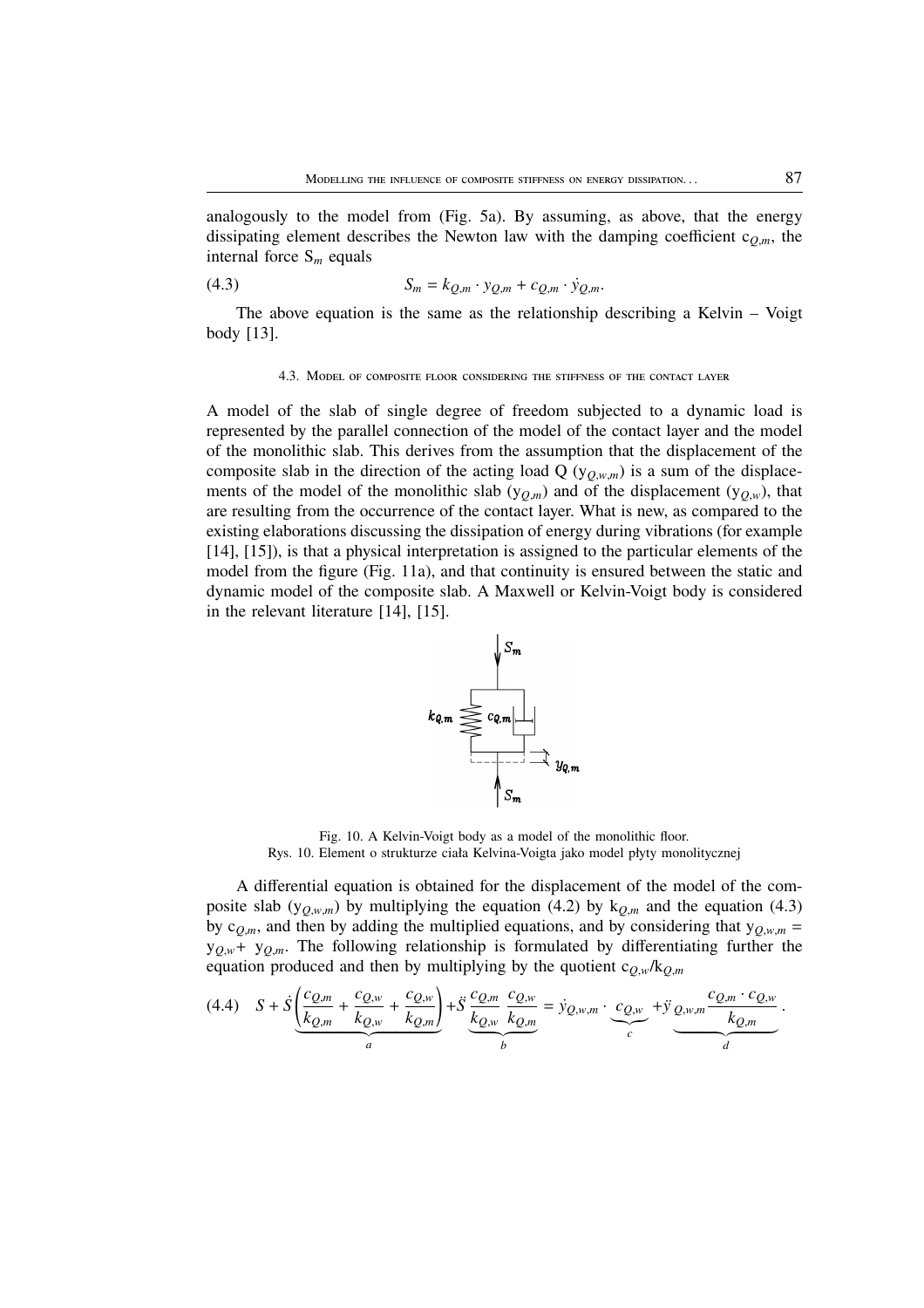The relationship describes the response S to displacement  $y_{Q,w,m}$  of the model characterised by the velocity  $\dot{y}_{Q,w,m}$  and acceleration  $\ddot{y}_{Q,w,m}$ . The structure of the equation corresponds to a Bürgers body [16].



Fig. 11. The model of a dynamically loaded composite floor a) a Bürgers body where S is internal force, b) a model of the floor with weight attached and load with a variable force S. Rys. 11. Model płyty warstwowej o jednym stopniu swobody obciążony dynamicznie a) element o strukturze ciała Burgersa, w którym występuje siła wewnętrzna S, b) model płyty warstwowej o ¨ jednym stopniu swobody z dołączoną masą i obciążony zmienną siłą Q

By applying mass and an external load  $Q(t)$  variable in time (Fig. 11b) to the model from the figure (Fig. 11a), and then by assuming that the force of inertia of the mass (m) moving with the acceleration  $\ddot{y}_{Q,w,m}$  has the opposite sense to the loading force  $(Q(t))$ , and the internal force  $(S)$  has the opposite sense to the load  $(Q)$ , then the equation of the element with the mass (m) is as follows

$$
(4.5) \t\t m \cdot \ddot{y}_{Q,w,m} = Q(t) - S(t).
$$

The following is obtained by substituting the expression (4.5) to (4.4) and by ordering it

,

(4.6) 
$$
Q + a\dot{Q} + \ddot{Q}b = cy_{Q,w,m} + (d+m)\ddot{y}_{Q,w,m} + may_{Q,w,m} + mby_{Q,w,m}^{\dots}
$$

where a, b, c is according to  $(4.4)$ .

The author conducts the experimental verification of the analyses performed by examining the free vibrations of composite slabs during which the external load Q(t) equals zero and the initial conditions exist

(4.7) 
$$
y_{Q,w,m}(0) = -y_0, \ \dot{y}_{Q,w,m}(0) = \ddot{y}_{Q,w,m}(0) = y_{Q,w,m}(0) = 0.
$$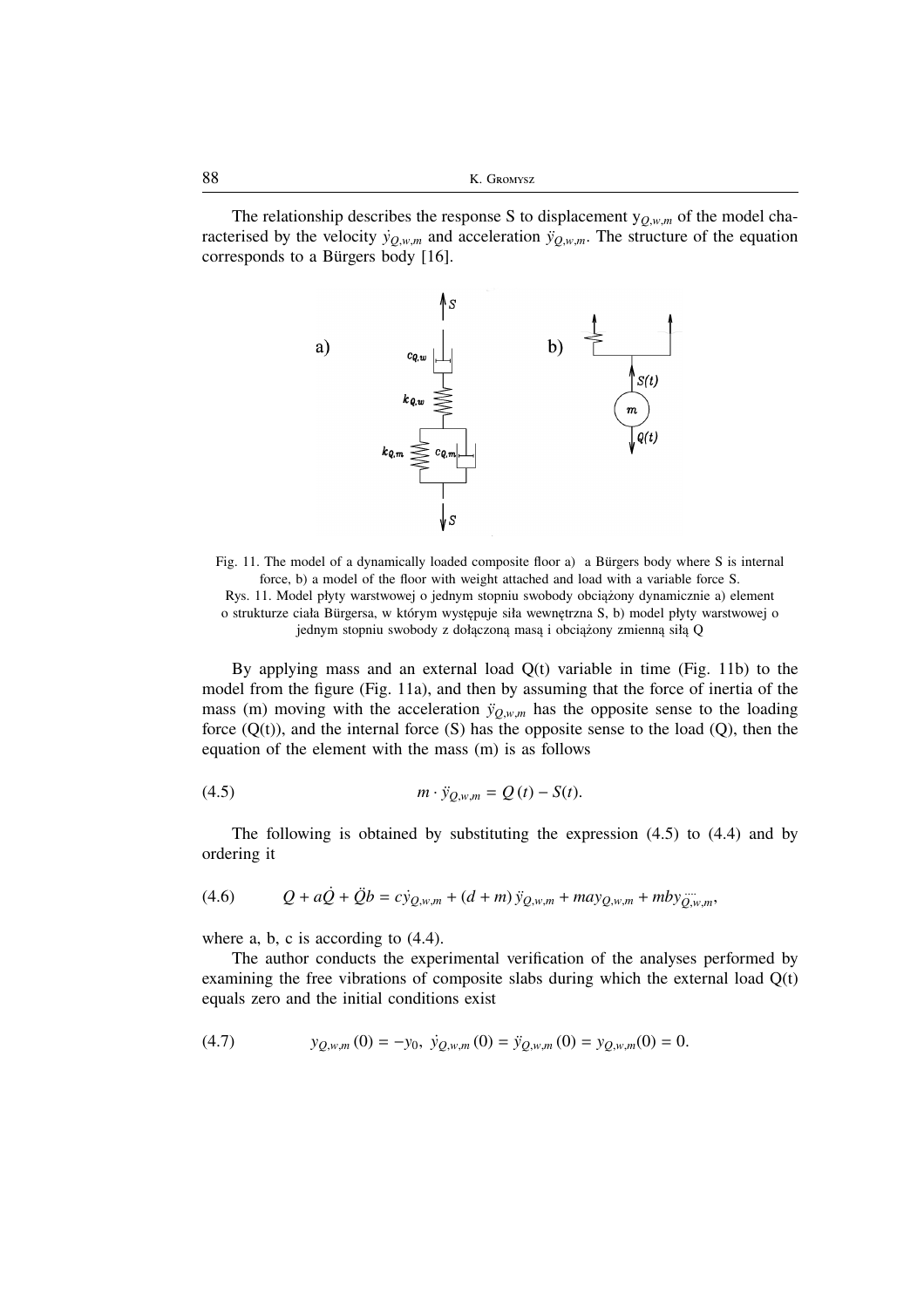After considering the above conditions and after differentiating once the equation (4.6), the final equation was obtained of free slab vibrations (4.8)

$$
(4.8)
$$
  

$$
m\frac{c_{Q,m}}{k_{Q,w}}y_{Q,w,m} + m\left(\frac{c_{Q,m}}{c_{Q,w}} + \frac{k_{Q,m}}{k_{Q,w}} + 1\right)\ddot{y}_{Q,w,m} + \left(c_{Q,m} + m\frac{k_{Q,m}}{c_{Q,w}}\right)\dot{y}_{Q,w,m} + k_{Q,m}\dot{y}_{Q,w,m} = -k_m\dot{y}_0.
$$

Note that if stiffness in the composite  $k_{Q,w}$  and the damping coefficient  $c_{Q,w}$  in the composite grow inorganically, then the equation (4.8) comes down to the commonly known equation describing vibrations with viscous damping

(4.9) 
$$
m\ddot{y}_{Q,m} + c_{Q,m}\dot{y}_{Q,m} + k_{Q,m}y_{Q,m} = -k_{Q,m}y_0.
$$

## 4.4. FREE DAMPED VIBRATIONS OF THE MODEL OF THE COMPOSITE SLAB

It is assumed that free vibrations are induced by releasing suddenly the force loading the model which can be achieved physically by removing a temporary support installed at the centre of the span of the slab, where force  $-Q<sub>0</sub>$  was induced statically. The following initial deflection value  $y_0$  was assumed in the slab state equation (4.8) before removing the support

(4.10) 
$$
y_0 = \frac{Q_0}{k_{Q,w,m}}
$$

and the value is substituted in the equation (4.8), leading to the following relationship

(4.11) 
$$
m \frac{c_{Q,m}}{k_{Q,w}} y_{Q,w,m} + m \left( \frac{c_{Q,m}}{c_{Q,w}} + \frac{k_{Q,m}}{k_{Q,w}} + 1 \right) \ddot{y}_{Q,w,m} + \left( c_{Q,m} + m \frac{k_{Q,m}}{c_{Q,w}} \right) \dot{y}_{Q,w,m} +
$$

$$
+ k_{Q,m} y_{Q,w,m} = -k_{Q,m} \frac{Q_0}{k_{Q,w,m}}.
$$

The following is obtained by introducing a new variable

(4.12) 
$$
\xi = y_{Q,w,m} - \frac{Q_0}{k_{Q,w,m}}
$$

and by substituting the variable to the equation (4.11)

(4.13) 
$$
m \frac{c_{Q,m}}{k_{Q,w}} \xi + m \left( \frac{c_{Q,m}}{c_{Q,w}} + \frac{k_{Q,m}}{k_{Q,w}} + 1 \right) \ddot{\xi} + \left( c_{Q,m} + m \frac{k_{Q,m}}{c_{Q,w}} \right) \dot{\xi} + k_{Q,m} \xi = 0.
$$

The above equation can be recorded as follows

(4.14) 
$$
a_1 \cdot \xi + b_1 \cdot \ddot{\xi} + c_1 \cdot \dot{\xi} + d_1 \xi = 0,
$$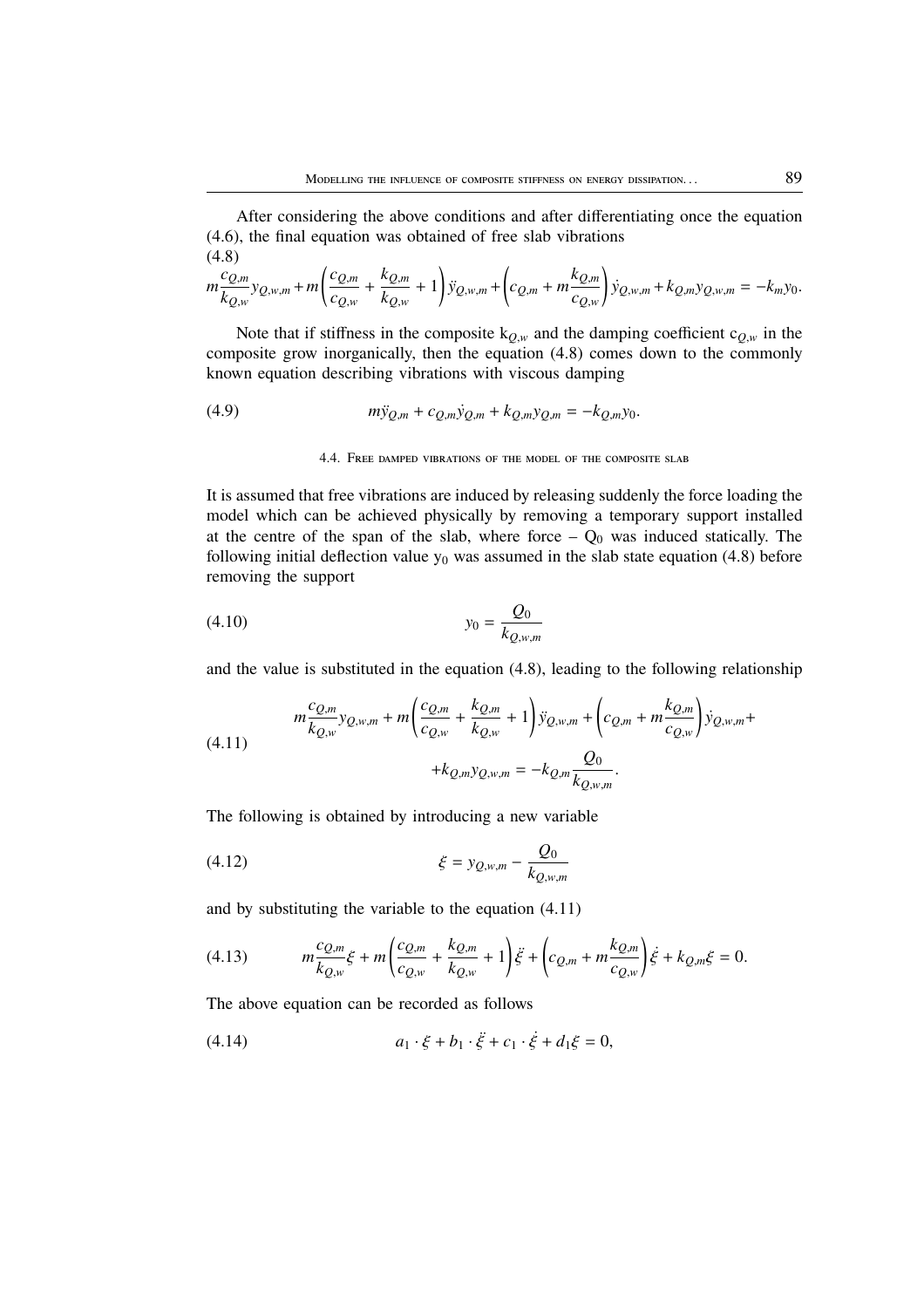and its solution is searched as an exponential function [17]

$$
(4.15) \qquad \qquad \xi(t) = e^{rt}.
$$

A characteristic equation is obtained by substituting an exponential function and its derivatives

(4.16) 
$$
a_1 \cdot r^3 + b_1 \cdot r^2 + c_1 \cdot r + d_1 = 0,
$$

the solution of which are the three elements  $r_1$ ,  $r_2$ ,  $r_3$ . If one element is real and two composite ones are complex, then the system vibrates. It can be thus assumed that

(4.17) 
$$
r_1 = -\alpha, \quad r_2 = -n_{w,m} + \omega_{w,m} i, \quad r_2 = -n_{w,m} - \omega_{w,m} i.
$$

The three functions are the particular integrals of the equation

$$
(4.18) \t\t \xi_1(t) = e^{-\alpha t}, \quad \xi_2(t) = e^{(-n_{w,m} + \omega_{w,m}t)t}, \quad \xi_3(t) = e^{(-n_{w,m} - \omega_{w,m}t)t}.
$$

The further transformations were conducted using Euler's equation

(4.19) 
$$
\xi_2(t) = e^{-n_{w,m}t} (\cos \omega_{w,m}t + i \sin \omega_{w,m}t) \n\xi_3(t) = e^{-n_{w,m}t} (\cos \omega_{w,m}t - i \sin \omega_{w,m}t)
$$
(4.19)

and in order to rid of the imaginary unit "i", new functions were introduced as combinations of the two above functions

.

(4.20) 
$$
\begin{cases} \bar{\xi}_2 = \frac{\xi_2 + \xi_3}{2} = e^{-n_{w,m}t} \cos{(\omega_{w,m}t)} \\ \bar{\xi}_3 = \frac{\xi_2 - \xi_3}{2i} = e^{-n_{w,m}t} \sin{(\omega_{w,m}t)} \end{cases}
$$

The total integral of the equation (4.13) is the linear combination of the three above functions

(4.21) 
$$
\xi(t) = C_1 e^{-\alpha t} + e^{-nt} (C_2 \cos(\omega t) + C_3 \sin(\omega t))
$$

and the general solution of the output equation (4.11) has the form of

(4.22) 
$$
y_{Q,w,m}(t) = \frac{Q_0}{k_{Q,w}} + C_1 e^{-\alpha t} + e^{-nt} (C_2 \cos(\omega t) + C_3 \sin(\omega t)).
$$

It is assumed according to the initial conditions (4.7) that in the initial moment of  $t = 0$  the support is removed suddenly, meaning that the force  $Q_0$  directed upwards is abruptly applied to the slab. The force is represented by the initial deflection  $y_0$ multiplied by the stiffness  $k_{Q,w}$ 

$$
(4.23) \t\t Q_0 = y_0 \cdot k_{Q,w}.
$$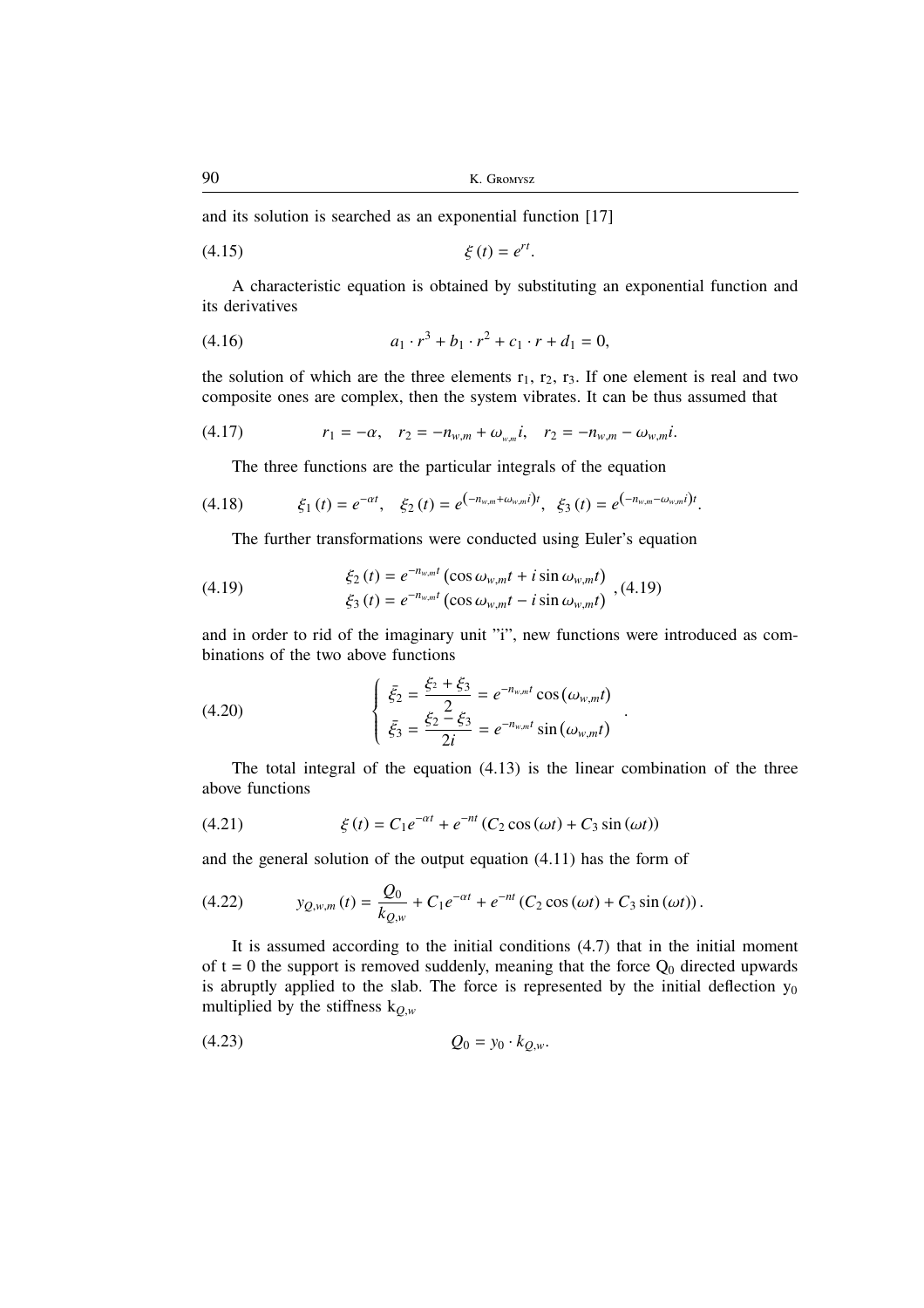The constants of integration are determined from the initial conditions

(4.24) 
$$
y_{Q,w,m}(0) = \frac{Q_0}{k_{Q,w}}, \quad \dot{y}(0) = 0, \quad \ddot{y}(0) = 0.
$$

The ultimate solution of the equation (4.11) is as follows

(4.25) 
$$
y_{Q,w,m}(t) = \frac{Q_0}{k_{Q,w}} + C_1 e^{-\alpha t} + A_0 e^{-n_{w,m}t} \sin(\omega_{w,m}t + \phi)
$$

where

(4.26) 
$$
tg\phi = \frac{\alpha \omega_{w,m} (\alpha - 2n_{w,m})}{n_{w,m} \alpha^2 + \alpha \omega_{w,m}^2 - n_{w,m}^2 \alpha},
$$

(4.27) 
$$
A_0 = Q_0 \frac{\sqrt{\alpha^2 (\alpha - 2n_{w,m})^2 + (\omega_{w,m}^2 + n_{w,m}^2)^2}}{k_{Q,a,z} (\omega_{w,m}^2 + n_{w,m}^2 + \alpha^2 - 2n_{w,m}\alpha)}.
$$

The figure (Fig. 12) presents the solution (4.25) graphically. One of the parameters describing energy dissipation when vibrations are performed by the model composite slab is the damping coefficient being the quotient of



Fig. 12. Graphical representation of the equation solution (4.25). Rys. 12. Graficzna interpretacja rozwiązania równania (4.25)

$$
\zeta_{w,m} = \frac{n_{w,m}}{\omega_{w,m}}
$$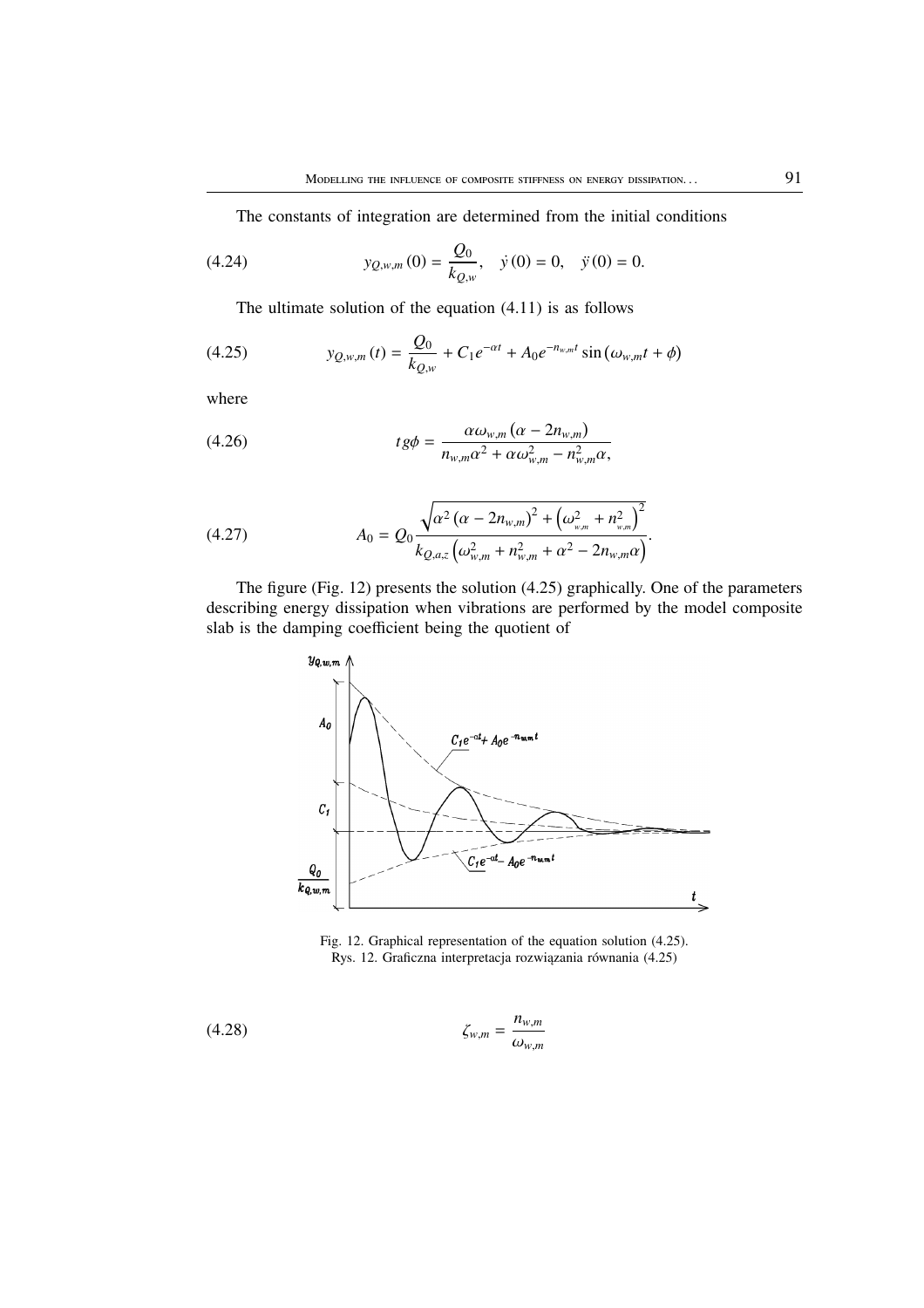where

$$
\omega_{w,m} = \sqrt{\frac{k_{Q,w,m,z}}{m}}
$$

is referred to as the natural angular frequency of the model of composite slab damping vibrations with the stiffness of  $k_{Q,w,m}$  and the modal mass of m.

Variations to the critical damping ratio  $\zeta_{w,m}$  corresponding to the first form of the model of composite slab free vibrations according to the composite stiffness  $k_{Q,w}$ , is examined. The model of the slab examined is presented in figure (Fig. 6a) where the stiffness of the monolithic concrete floor at the point  $k_{Q,m} = 2.03 \cdot 10^7$  N/m, and the modal mass as for the slab freely supported performing free vibrations corresponding to the first form with the assumed volume mass of  $\rho = 24.5 \text{ kN/m}^3$ , is m =  $17/35 \cdot 1 \cdot b \cdot (h_g + h_d) \rho = 379 \text{ kg}.$ 

The damping coefficient  $c_{Q,m}$  corresponding to the monolithic slab is assumed constant, is equal to

(4.30) 
$$
c_{Q,m} = 2\zeta_m \sqrt{k_{Q,m,w}m},
$$

where  $\zeta_m$  is the monolithic slab critical damping coefficient with its value equal to 0.015.

The damping coefficient  $c_{Q,w}$  corresponding to viscous damping, that is modelling damping in the composite, is dependent linearly on the stiffness  $k_{Q,w}$  and is expressed with the following relationship

(4.31) 
$$
c_{Q,w} = \frac{k_{Q,w}}{d},
$$

where d is a constant changed in the calculations from 3 to 50.

It is justified to assume the relationship (4.31) in the remark made in chapter 3, where it is noted that force in the element modelling energy dissipation with constant displacement is dependent linearly on the substitute stiffness in the composite (3.11).

The component stiffness  $k_{Q,w}$  in the calculations performed is changed from  $1.10^6$ N/m to 1.10<sup>9</sup> N/m. This corresponds to the stiffness of the composite slab  $k_{Q,w,m}$ determined with the relationship (3.31) changing between  $0.105 \cdot 10^6$  N/m to  $2.00 \cdot 10^9$ N/m. Physically, the stiffness  $k_{Q,w,m}$  can change from 0.585 $\cdot 10^9$  N/m, which corresponds to the stiffness of two layers working independently to  $2.03 \cdot 10^9$  N/m, which corresponds to the stiffness of the monolithic slab at point  $(k_{Q,m})$ .

The figure (Fig. 13a) presents a variation in the critical damping ratio  $\zeta_{w,m}$  according to stiffness  $k_{Q,w}$  and according to stiffness of the composite floor at the point  $k_{Q,w,m}$  for the d parameter values of 3, 10, 20, 30, 50. In all the cases, the value  $\zeta_{w,m}$ is approaching 0.015, along with the increased stiffness of the  $k_{Q,w,m}$  (i.e. increased component stiffness of the composite floor  $k_{Q,w}$ ), reaching this value in the situation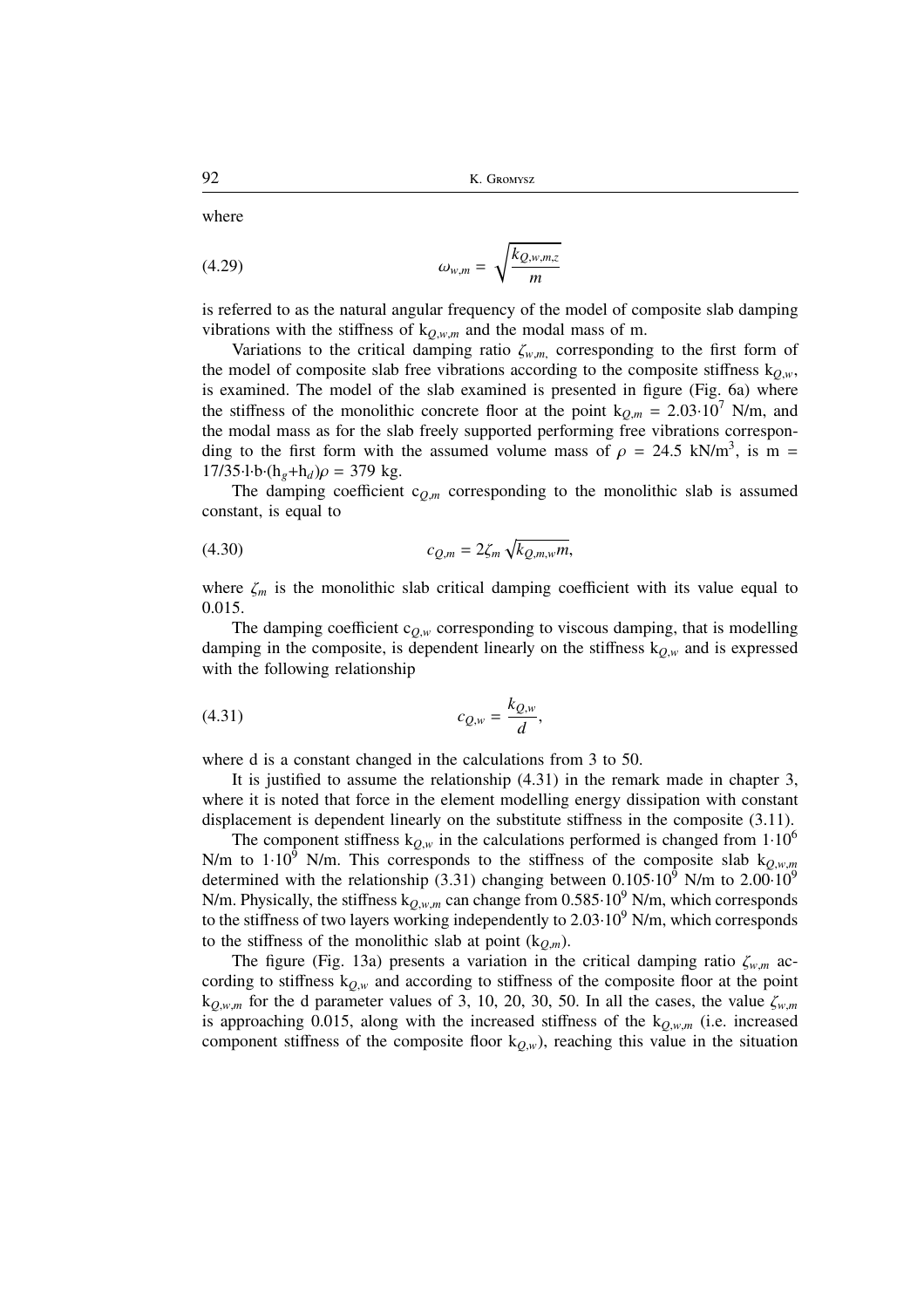where the stiffness of the composite floor of  $k_{Q,w,m,z}$  reaches the stiffness of the monolithic slab of  $k_{Q,m} = 2.03 \cdot 10^9$  N/m. By omitting the small ranges of stiffness for d  $= 3$  and 10, the growth of the critical damping fraction is observed along with the declining stiffness of the slab of  $k_{Q,w,m}$ . This means that the slabs with small stiffness of the contact layer will be characterised by greater value of the damping parameter  $\zeta_{w,m}$ . This conclusion is of basic importance for the experimental investigations held currently and is of a huge practical importance. As presented in the introduction, the destruction of slabs with small composite stiffness is accompanied by the slippage of the bottom layer relative to the top layer [1].



Fig. 13. Results of calculations for the composite floor model a) critical damping factor  $\zeta_{m,w}$  as the function of the composite slab stiffness  $k_{Q,w,m}$  and stiffness  $k_{Q,w}$ . The damping factor  $c_{Q,w} = k_{Q,w}/d$  (d = 3, 10, 20, 30, 50) and damping ratio of monolithic slab  $\zeta_m = 0.015$ , b) the values of the exponent  $\alpha$ , c), d) the fading of model vibrations by assuming:  $k_{Q,m} = 2 \cdot 10^7$  N/m,  $c_{Q,m}$  according to (4.30) by assuming  $\zeta_m = 0.015$ ,  $c_{Q,w} = k_{Q,w}/30$ , m=379 kg and  $k_{Q,w} = 1.10^9$  N/m (Fig. c) and  $k_{Q,w} = 1.10^6$  N/m (Fig. d).

Rys. 13. Wyniki obliczeń modelu płyty warstwowej o jednym stopniu swobody a) ułamek tłumienia krytycznego płyty warstwowej (ζ*m*,*w*) jako funkcja sztywności płyty warstwowej k*Q*,*w*,*<sup>m</sup>* i sztywności opisującej wpływ warstwy kontaktowej k*Q*,*w*; współczynnik tłumienia c*Q*,*<sup>w</sup>* = k*Q*,*w*,*<sup>z</sup>* /d (d = 3, 10, 20, 30,

50) przy przyjęciu ułamka tłumienia krytycznego płyty monolitycznej ζ*<sup>m</sup>* = 0,015, b) wartości wykładnika α, c) zanikanie drgań modelu przy przyjęciu: k*Q*,*<sup>m</sup>* =20·10<sup>6</sup> N/m, c*Q*,*<sup>m</sup>* według (4.30) przy założeniu  $\zeta_m = 0.015$ ,  $c_{Q,w} = k_{Q,w,z}/30$ , m=379 kg oraz k<sub>Q</sub>,*w* =1·10<sup>9</sup> N/m, d) jak (c) dla k<sub>Q</sub>,*w* =1·10<sup>6</sup> N/m

A variation of the value  $\alpha$  according to the stiffness of the slab  $k_{Q,w,m}$  is presented in Fig. 13b. The values of this parameter are by several grades higher than the value  $n_{w,m}$ , meaning that it is irrelevant for the conducted analyses of fading of free vibrations.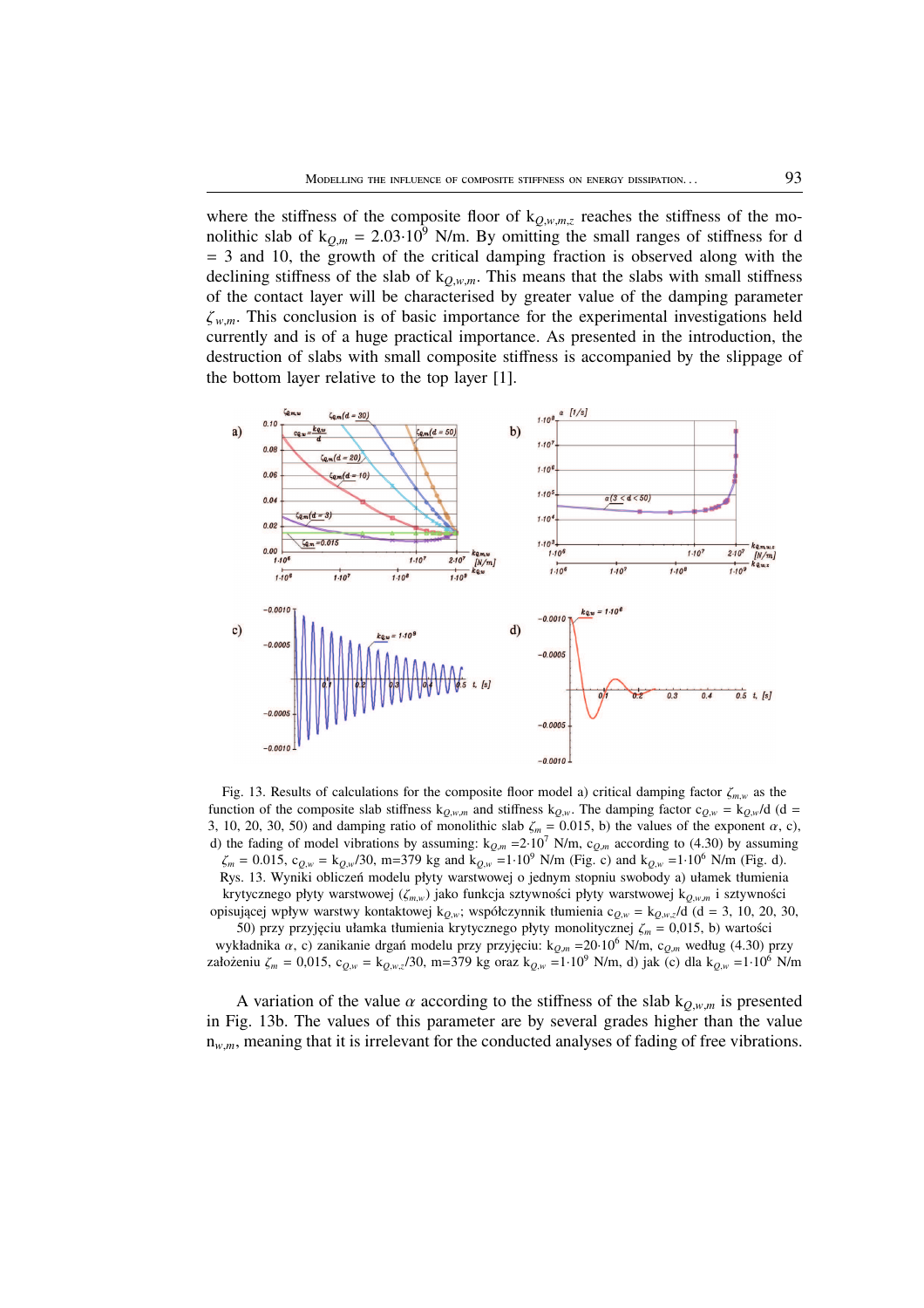94 K. GROMYSZ

Fig. 13c presents the curves of the damped vibrations obtained from the solution of the equation (4.13) for the high stiffness of the composite  $k_{Q,w} = 1.10^9$  N/m, and (Fig. 13d) for the small stiffness of the composite  $k_{Q,w} = 1.10^6$  N/m. The curves show huge differences both in the damping of the vibrations occurring according to the composite stiffness, and in the frequency of vibrations. The author obtains such curves during the experimental works conducted with the actual composite floors.

## 5. S

It was assumed that the composite reinforced concrete floor consists of the bottom layer, top layer and contact layer. A model of single degree of freedom of this floor was defined. It was assumed that elastic strains and inelastic strains existed in the elements of the model.

Studies into the model revealed that a hysteresis loop was created in the process of static loading and unloading allowing to determine the coefficient of energy dissipation for a static kinematic excitation. Model with low composite stiffness exhibits smaller values of such coefficient.

The defined model assumes that, during vibrations, the inelastic forces of internal friction in the composite and in the concrete of the bottom layer and of top layer are manifested as viscous friction. It is demonstrated that the vibrations of the model of the composite slabs characterised by low composite stiffness are damped stronger than the vibrations of the slabs with a stiff contact layer. Moreover, the lower stiffness of the element modelling the contact layer corresponds to the smaller frequencies of the model of free vibrations.

The above findings, concerning the dissipation of energy while loading a slab statically and dynamically, are of a great practical importance. This is due to the fact that, after being verified practically, they allow to determine the stiffness of the composite of two concretes in reinforced concrete composite floors. The investigations [1] revealed that the slabs with low composite stiffness reach a boundary value of displacement of w*gr* under a lower load and a loss in their load capacity is accompanied by delamination.

The outcomes of the carried out theoretical analyses set one of the basis for the experimental investigations pursued at present into the dissipation of energy in the reinforced concrete floors subjected to kinematic, static, and dynamic excitations.

### **6. ACKNOWLEDGEMENTS**

This paper was sponsored under the POIG.01.01.02-10-106/09-00 programme.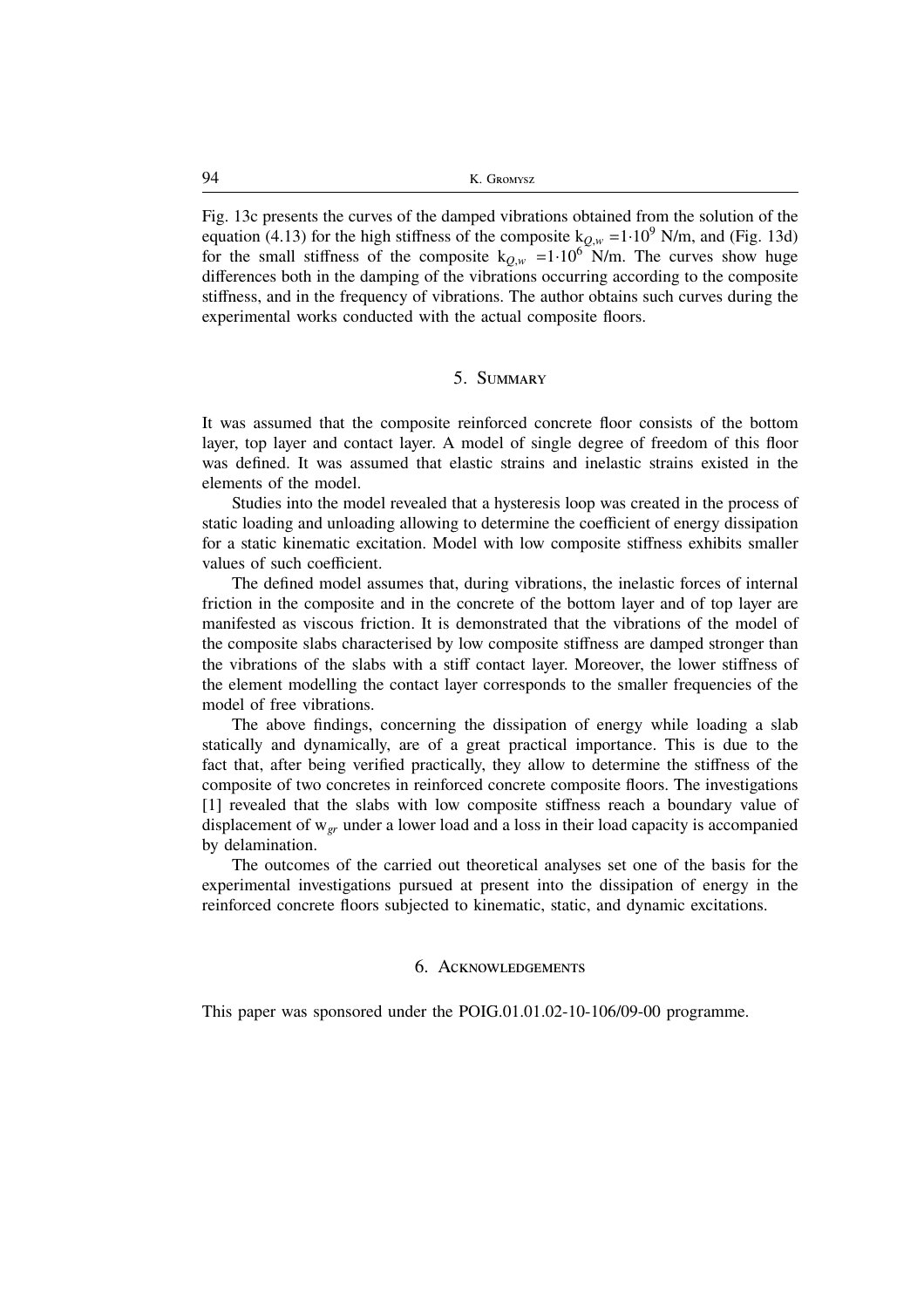## **REFERENCES**

- 1. K. Gromysz, *Testing stiffness of contact layer in composite concrete slabs* [in Polish]. The 56<sup>th</sup> Scientific Conference of the Civil and Environmental Engineering of the Polish Academy of Sciences and of the Committee of Science of the PZITB. Kielce – Krynica 19–24 September 2010, pages 529-537.
- 2. K. GROMYSZ, *Hysteresis loop of model of concrete composite slab* [in Polish]. Polish Academy of Sciences. Scientific and Research Problems of Construction Białystok University of Technology Editions, **6**, pages 187-194, Białystok 2008.
- 3. T. K, V.C. L, *The effect of surface preparation on the fracture behavior of ECC/concrete repair system*, Cement and Concrete Composites, 22, 423-431, 2000.
- 4. A. HALICKA, *Shear bond test for analysis of composite concrete structures*, Proccedings 5 th International Conference AMCM 2005 "Analytical models and new concepts in concrete and masonry structures", Gliwice – Ustroń 2005, p. 53-54.
- 5. W. STAROSOLSKI, K. GROMYSZ, *Composite slab floors. Force distribution between contact surface and main bars anchored in ring beam* [in Polish], The VIIth Scientific Conference on Composite Structures, pages 133-143, Zielona Góra June 2005.
- 6. A. H, *A study of the stress strain state in the interface and support zones of composite structures with shrinking and expansive concretes* [in Polish], Lublin University of Technology Editions, Lublin 2007.
- 7. K. GROMYSZ, *Combined floors*. Normative calculations guidecurves and capacity of actual structures. 5-th international conference AMCM Analytical Models and New Concepts in Concrete and Masonry Structures, Gliwice-Ustroń June 12-14 2005, p. 51-52.
- 8. Eurocode 2: Design of Concrete Structures Part 1-1: General rules and rules for buildings. EN 1992-1-1:2004. European Committee for Standardization., Brussels 2004.
- 9. K. FURTAK, *Composite bridges* [in Polish], PWN, Warszawa Kraków 1999.
- 10. K. Growysz, *Calculation of deflection of delaminated reinforces concrete composite floor based on assumed frictional – elastic model of composite surface*. AMCM' 2008 6th International Conference, June 9-11, Łódź, p. 219-220.
- 11. M. JAROSIŃSKA, *Damage detection in steel concrete composite beams using modal analysis*. Research and Analyses of the Selected problems of Construction. Silesian University of Technology Editions, p. 555-563, 2011.
- 12. W.J. PALM, *Mechanical vibration*, John Wiley & Sons, Inc 2006.
- 13. D.J. INMAN, *Engineering vibration*, Pearson, 2008.
- 14. Z. Ostóski, *Dumping of mechanical vibrations* [in Polish], PWN 1979.
- 15. Z. Osnáski, Vibration dumping [in Polish], PWN 1997.
- 16. W. DERSKI, S. ZIEMBA, *Analysis of reological models* [in Polish], Institute of the Basic Technological Problems of the PAN. Warszawa 1968.
- 17. I. BRONSZTEJN, N. SIEMIENEDIAJEW, G. MUSIOŁ, H. MÜHLIG, Modern compendium of mathematics [in Polish], PWN 2004.